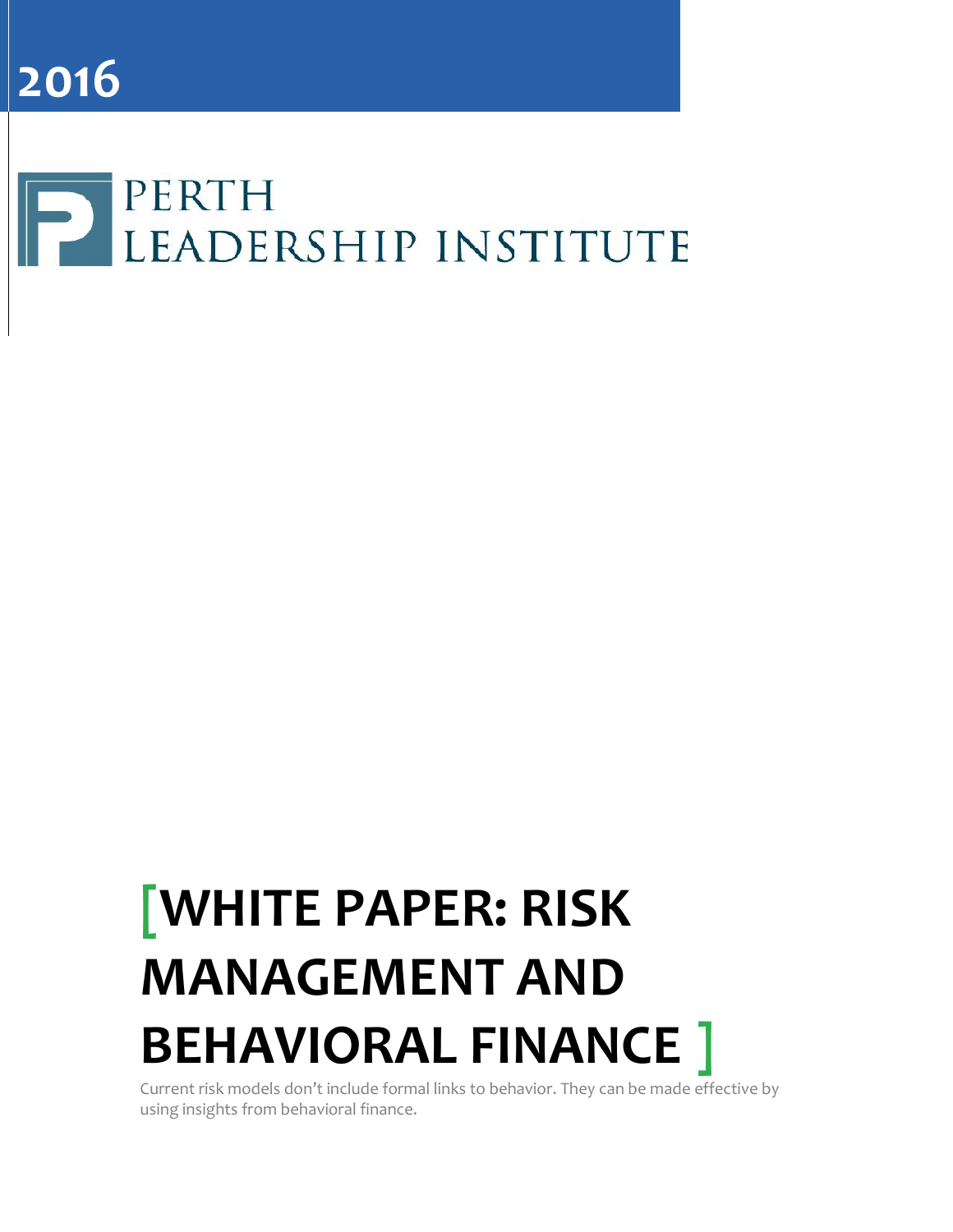# P PERTH<br>LEADERSHIP INSTITUTE

# **WHITE PAPER**

# **RISK MANAGEMENT AND BEHAVIORAL FINANCE**

**October 2016**

**www.perthleadership.org**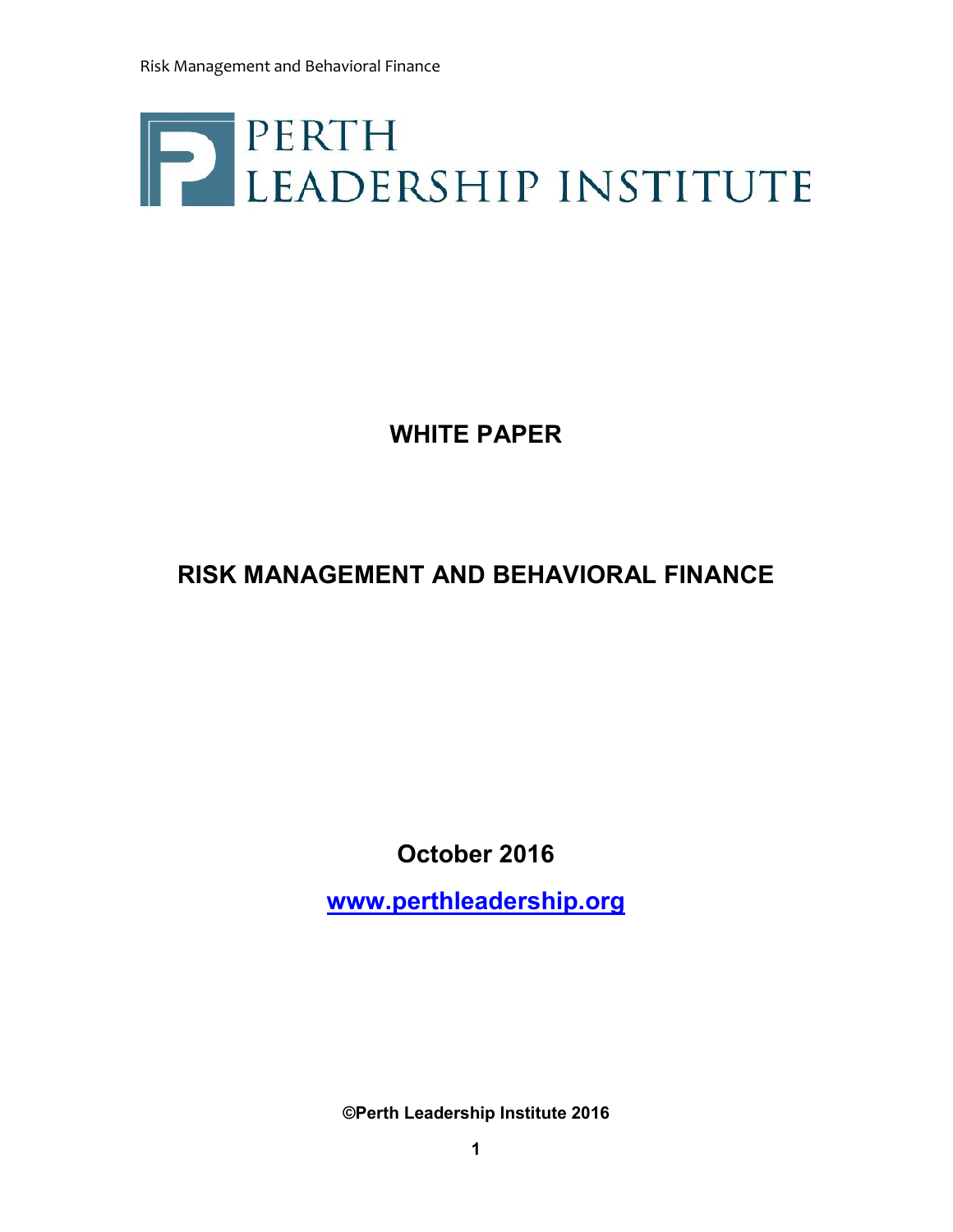# EXECUTIVE SUMMARY

# Part 1: Conventional Risk Management Approaches are Not Effective



Current risk approaches failed to prevent the 2008 economic crisis. They are based on dated systems which focus on financial analysis skills and largely ignore behavioral drivers of risk, and their financial and

valuation outcomes.

# Part 2: They Require Linkage to Financial Behavioral **Factors**

Classical economics and finance cannot meet this need because they assume that financial actors are rational players.





Behavioral economics and finance open up a totally new approach to risk by dropping the assumption of totally rationality. But they also do not address some major issues in decision-making that are crucial for real-world

application.

# Part 3: The Perth Model Provides the Missing Link

This new and enhanced risk approach is a behavioral discipline that allows prediction of actual financial outcomes at the level of the specific individual, team or company based on the specific behaviors of the leading players and their teams.



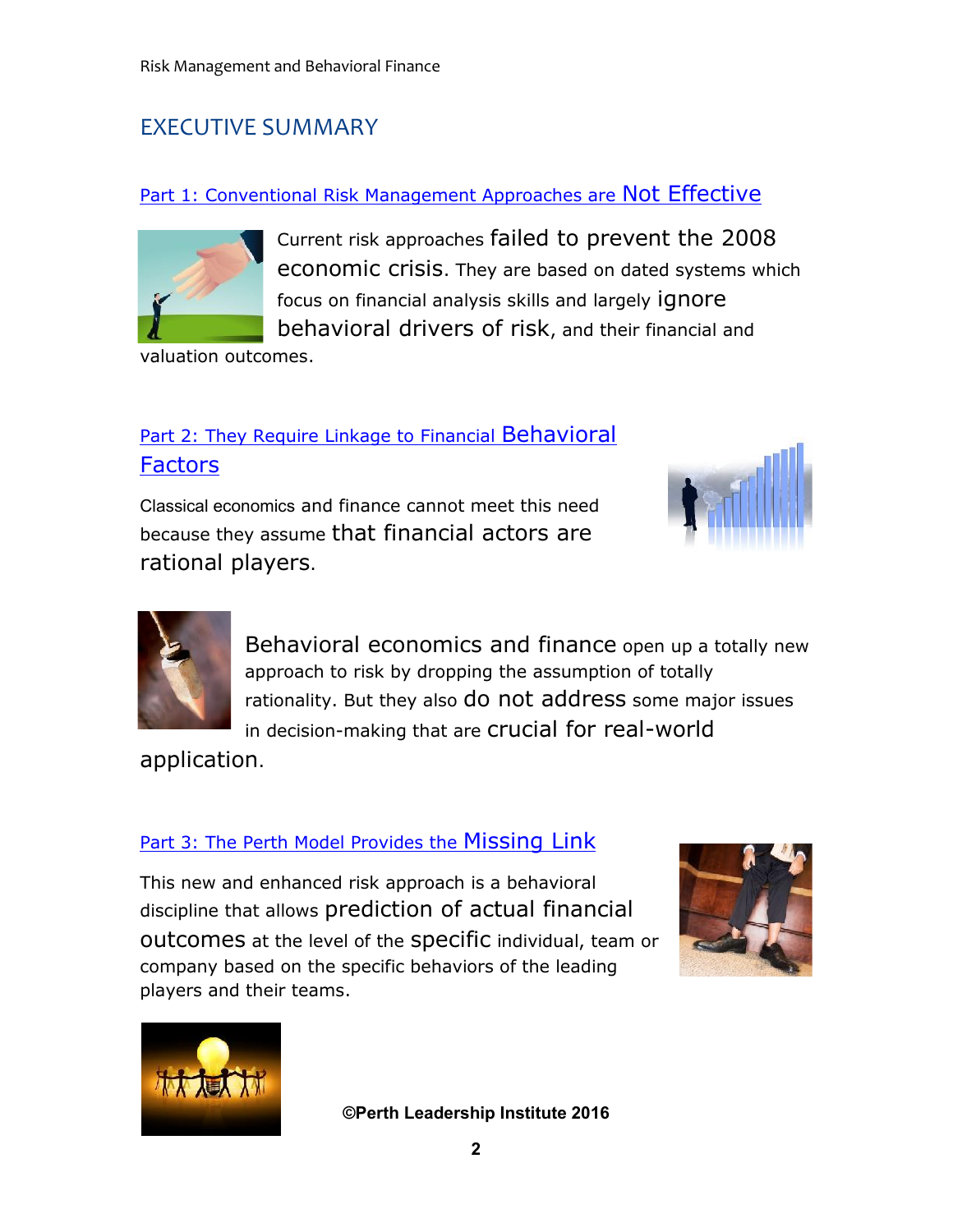This new model of risk allows us to identify and measure financial behaviors of risk analysts and teams and link them directly to financial and valuation outcomes.

# PART 4 **THE DIRECT LINK BETWEEN COGNITIVE BIASES AND PROFITABILITY**

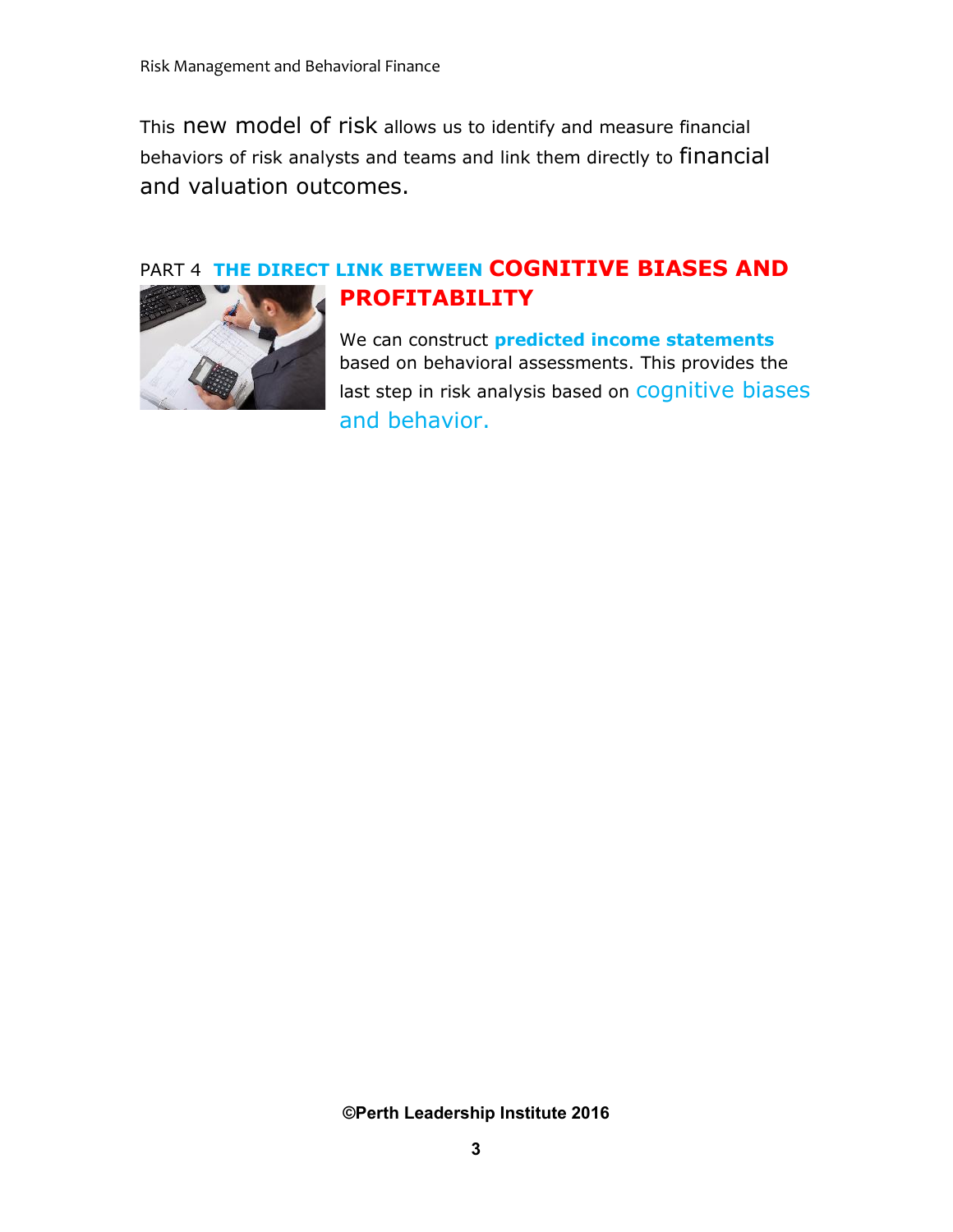# Table of Contents

| 28 |
|----|
|    |
|    |
|    |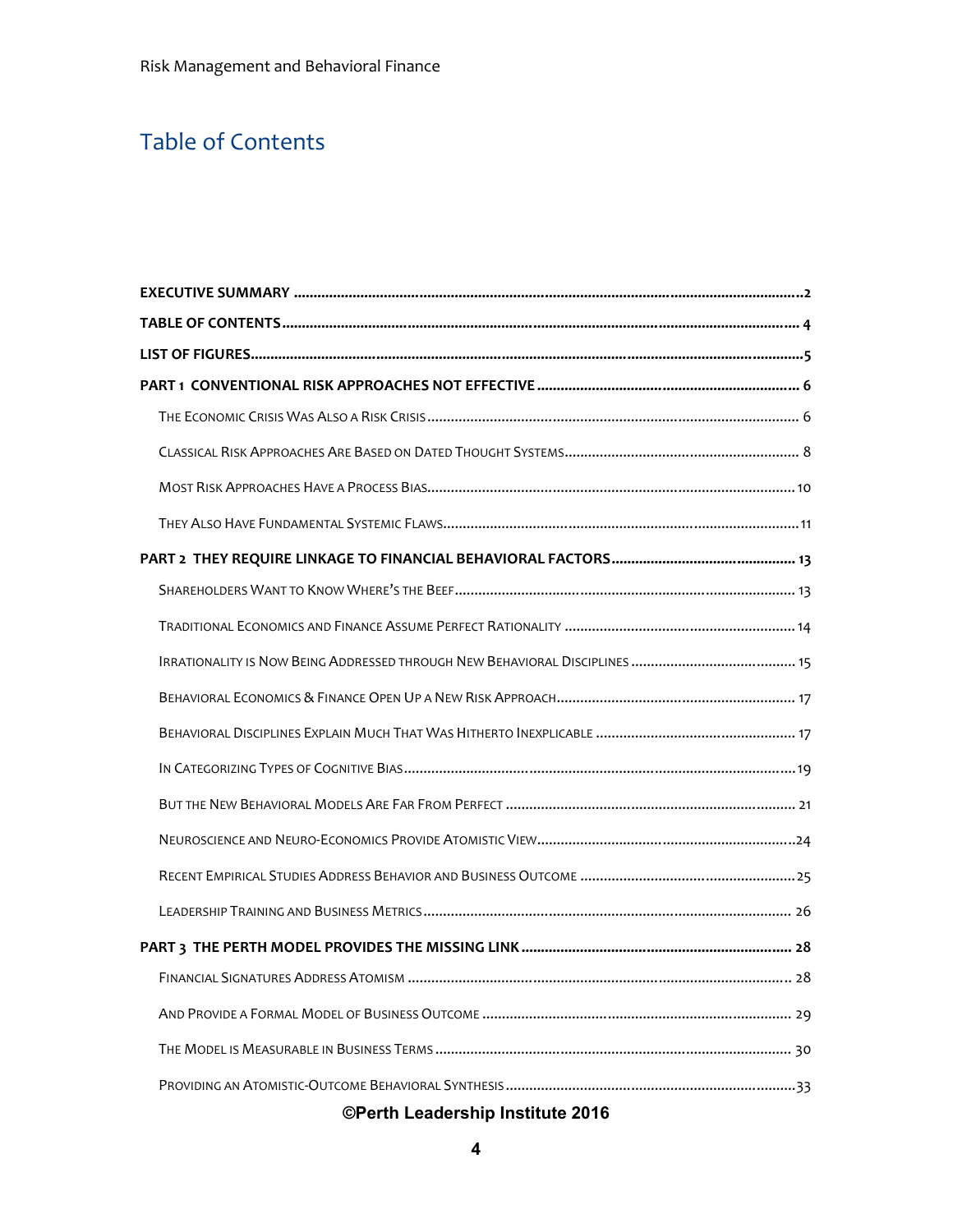# List of Figures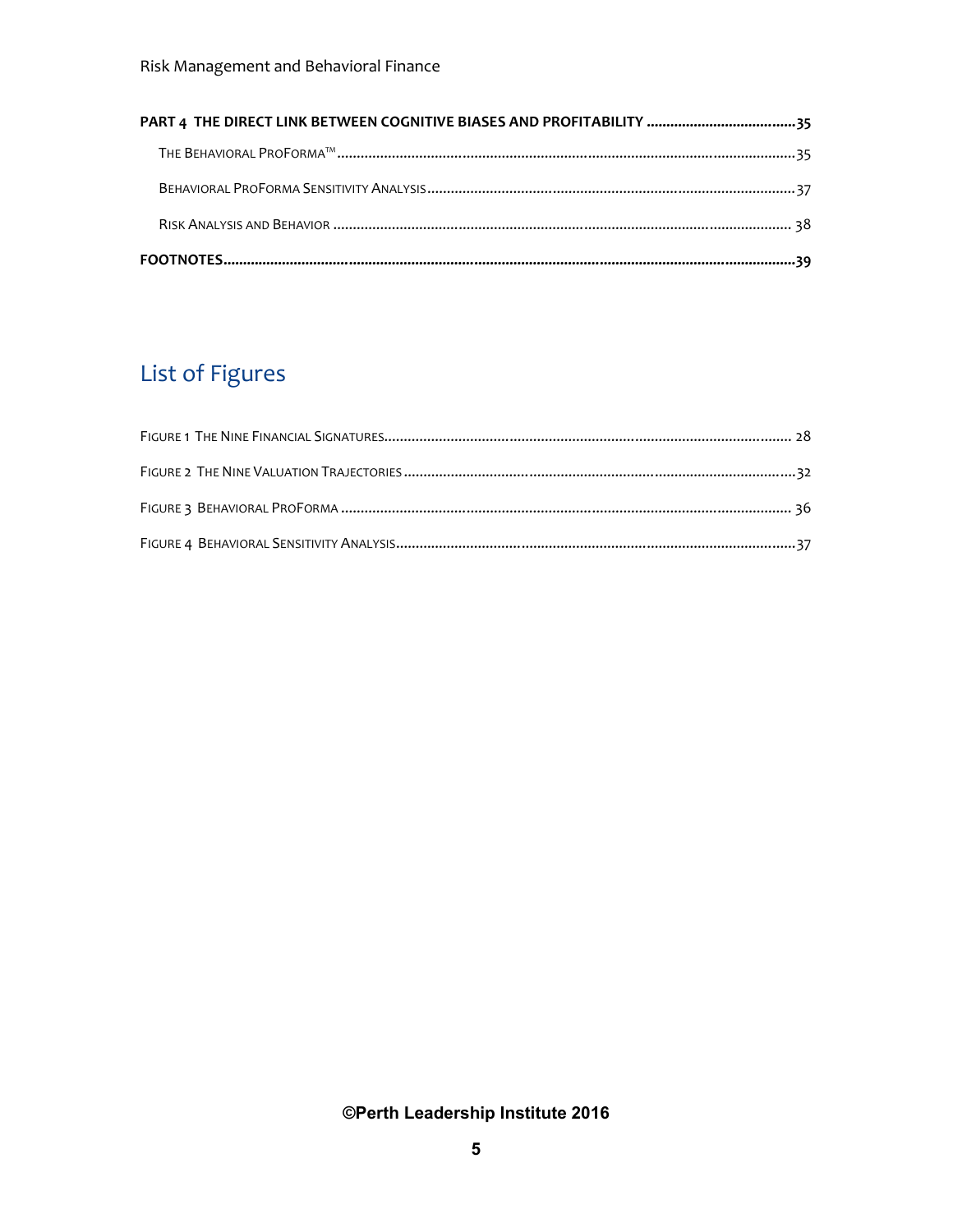# PART 1 CONVENTIONAL RISK APPROACHES NOT EFFECTIVE

# **The Economic Crisis Was Also a Risk Crisis**

We had a major economic crisis in 2008-2010. This was not due to inadequate concern about risk and risk management. Every financial institution in the world had a risk management strategy and numerous risk management officers. Each had apparently sophisticated risk models. These were backed up and supported by also apparently sophisticated risk models in the central banks and government regulatory agencies. All of these failed.

Following the financial crisis the government has focused on strengthening risk controls and approaches. This has seen the passing of Dodd-Frank and other new laws. Basking and financial company supervision has been strengthened. New stress tests have been devised to see if banks are strong enough under new rules. Laws in regards to "too big to fail" have been passed. This has definitely led to many financial institutions taking less risk. But it is not at all clear that is has lessened overall risk in the financial system or even in its component companies and institutions. Deutsch Bank is now touted as being the New Lehman. Banks in Europe, especially in Italy, but also in Germany and other countries still appear to have, if anything, heightened risk. Unprecedentedly low interest rates – even negative rates – may well have increased overall system risk by creating new types of asset bubbles and new types of system risk whose import is still not fully appreciated, if at all.

It is looking increasingly like the risk management approaches that have been devised as a result of the financial crisis are already not up to the job of confronting the new global situation of low and negative interest rates, the new global banking situation and other changes. It is increasingly looking like the risk management approaches newly developed is in retrospect not unlike generals always fighting the last war.

Some of the problems in risk management that emerge from this review include the following:

- 1. New types of asset bubbles in stocks, real estate and commodities
- 2. Banking crises in Europe and possible knock-on effects in the US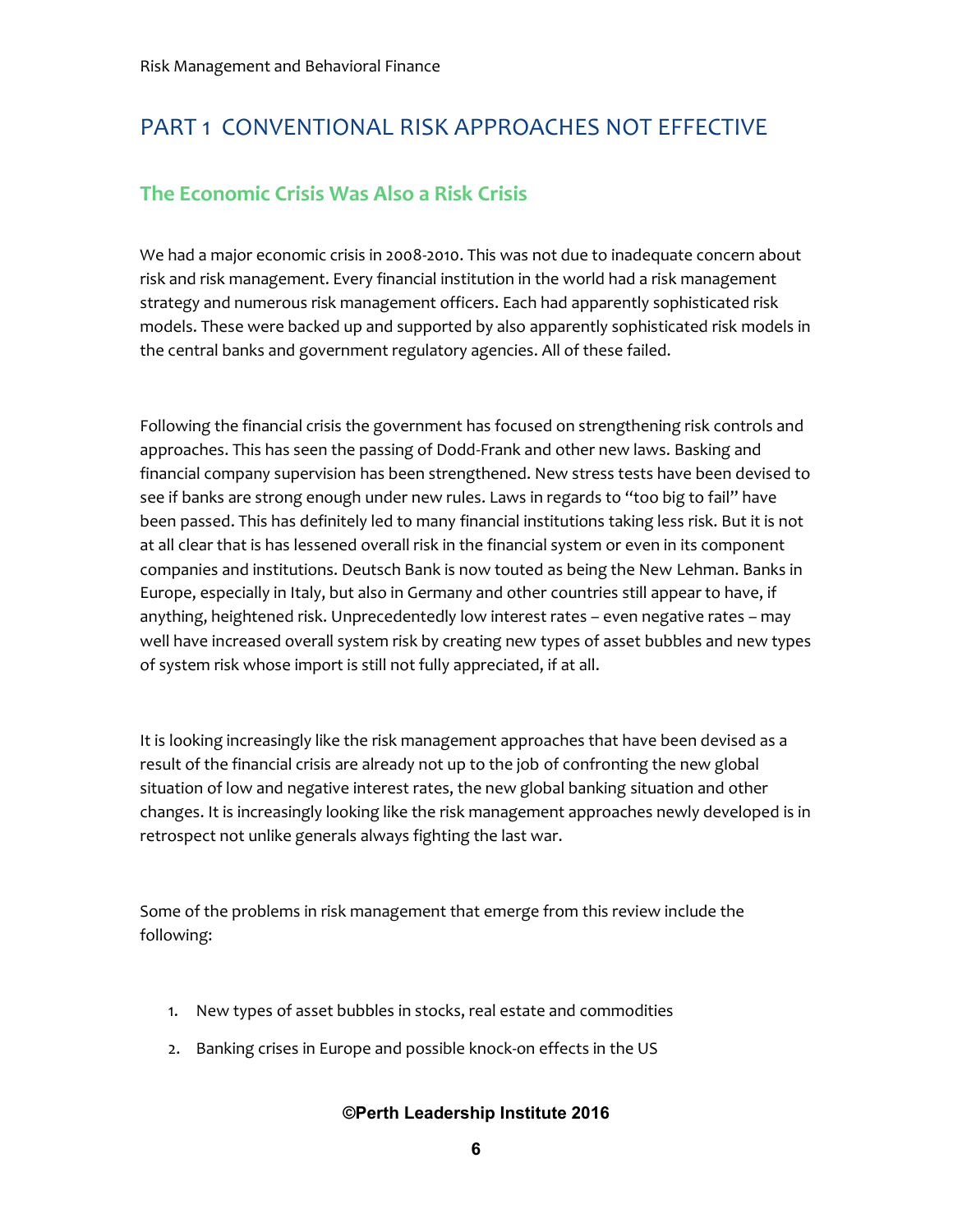#### Risk Management and Behavioral Finance

- 3. Unintended consumer behaviors such as increased savings resulting from negative interest rates, inter alia.
- 4. Legal challenges to regulatory compliance that makes it less effective
- 5. New types of exposures resulting from new types of systems and new types of hacking and cyber-exposures

The classical definition of business risk management is the process of identification, analysis and acceptance or mitigation of uncertainty in investment decisions. Ultimately, form a business perspective, the mitigation of risk means taking steps to ensure that the process of capital creation and profitability proceeds as intended. From the perspective of a single company, risk increases as the probability of not meeting profitability and capital creation targets decreases.

So we can take the definition of risk as being factors that lead to profitability and capital creation targets not being achieved. Classical risk analysis has a number of interlocking approaches that review all the many types of factors that would lead to profitability and capital creation targets being missed.

But there is one factor that has never been formally considered in these analyses. That is behavioral risk. That refers to behavioral factors that would systematically lead to profitability and valuation targets being achieved. Factors that would be included could include criminal behavior. It could also include behavior that is definitely not criminal but that results in profitability targets not being achieved such as management extravagance or overspending. There are many factors in this category. But none of these are even formally included in modern risk analyses.

Behavioral finance has now merged to provide us with new tools for behavioral analysis in a financial context. So far these have not been included in current risk models expect in the most general and qualitative way. What we need is risk models which include formal reference to behavioral factors which affect financial, profitability and valuation outcomes and which can predict these outcomes in a quantitative manner. This would for the first time provide a useful approach to risk analysis and profitability impacts.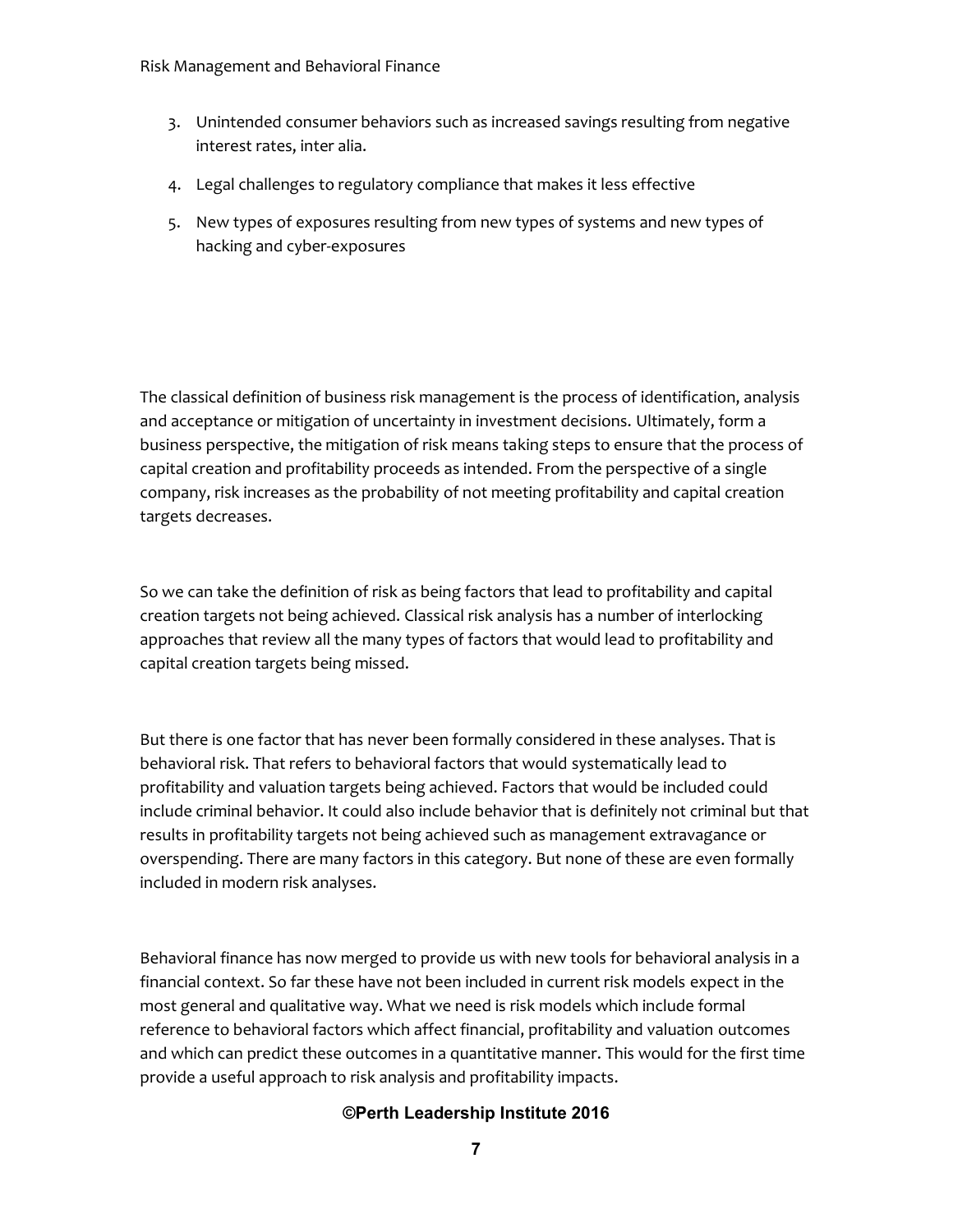This paper shows such a model. It is based on extensive research. It is based the assumption of behavioral finance that many decisions are not taken under conditions of classical rationality and indeed might be very irrational. The model integrates the factors of cognitive bias that systematically impact all decisions including financial decisions and show how this impacts financial and profitability outcomes. It therefore provides risk estimate based on precise prediction of financial outcomes under varying behavioral scenarios. It thus fills a huge gap not presently addressed in modern risk analysis.

# **Classical Risk Approaches Are Based on Dated Thought Systems**

Current risk analysis can be categorized into four approaches. These are:

- 1. The financial approaches
- 2. The technical and systems approaches
- 3. The compliance approaches
- 4. Situational approaches

#### **Financial Approaches**

These use the tools of modern economics and finance. All of these assume that people make rational decisions in finance and economics. But we know that this assumption is false. People make decisions, including financial decisions, under conditions of mixed rationality.

Of course, in their own minds, they are always making rational decisions. But we know for sure that many of their decisions are affected by cognitive biases of which they are not aware that result in decisions not always being rational, even though they think that they are. People will even make obviously irrational decisions but rationalize them to defend them with others.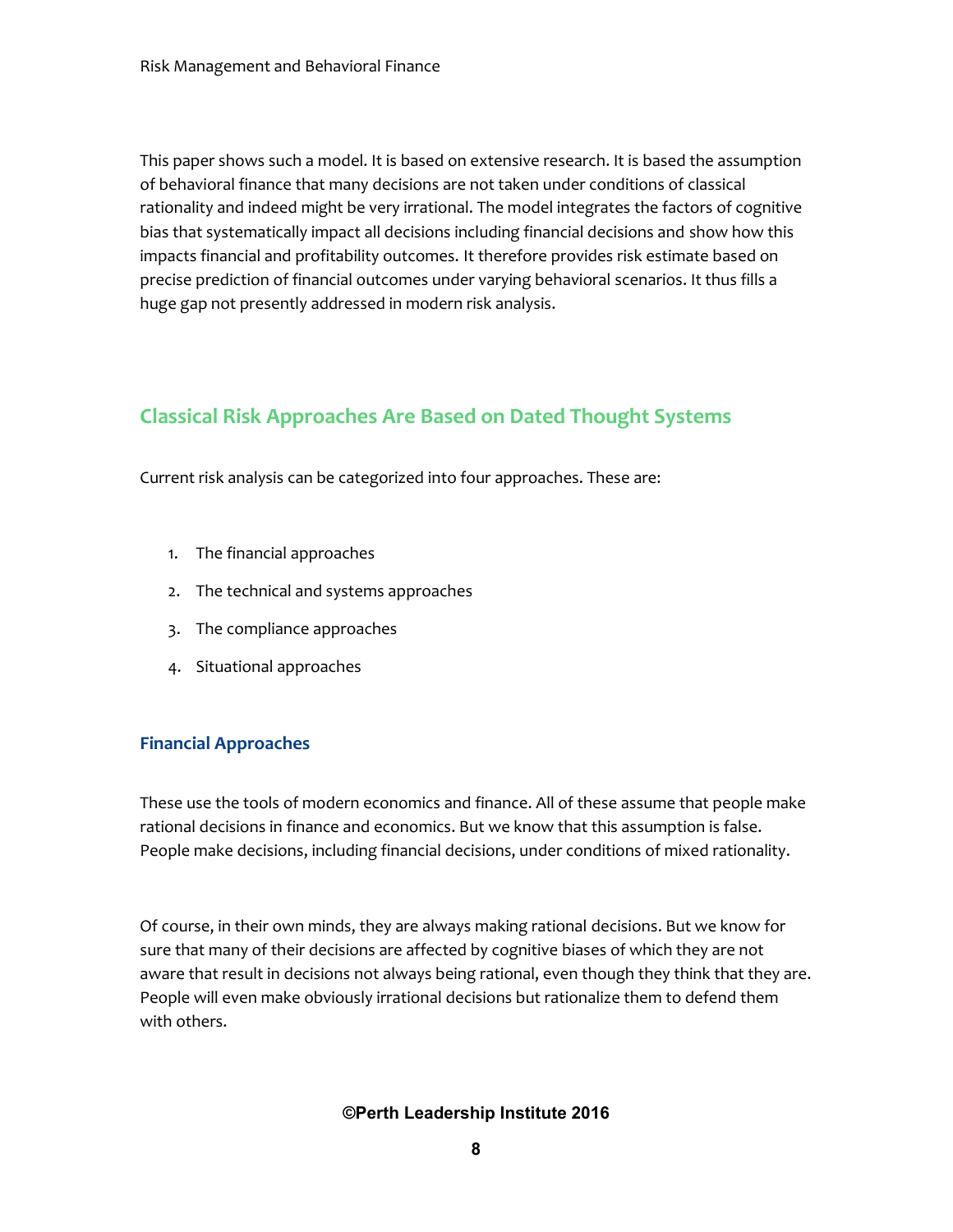In fact we also know that some of the markets people are particularly effective in rationalizing decisions that are effectively irrational and persuading others that they are rational, even when they are not.

We also know that some of the smartest people in companies, regulatory agencies, central banks universities are also subject to this same bias, even though they think they are not. This is why, for example, we know that central banks are particularly ineffective at forecasting recessions and that even the Federal Reserve did not predict the financial crises until well after it had started.

There are four financial factors in financial risk analysis. These are:

- Market risk
- Credit risk
- Liquidity risk
- Operational risk

All of these are subject to the rationality criterion. The people who conduct these analyses are generally trained in the classical disciplines of economics and finance. They are always having received no training in behavioral analysis or in behavioral economics and finance. Even if they had received some training in behavioral economics and finance until recently there have been no models that formally link different behaviors to precise financial outcomes that can be measured and quantified.

# **The Technical and Systems approaches**

This is subject to similar factors as above. In looking at technical approaches, hacking and cyber-issues again the assumption of rationality applies. However if indeed there is a spectrum of behaviors in all humans which influences decisions and the outcomes of these decisions, then these same behavioral factors can and should be applied to technical, systems and cyber issues. So far risk approaches have just assumed that all players have rational and homogenous behaviors, which is simply not the case.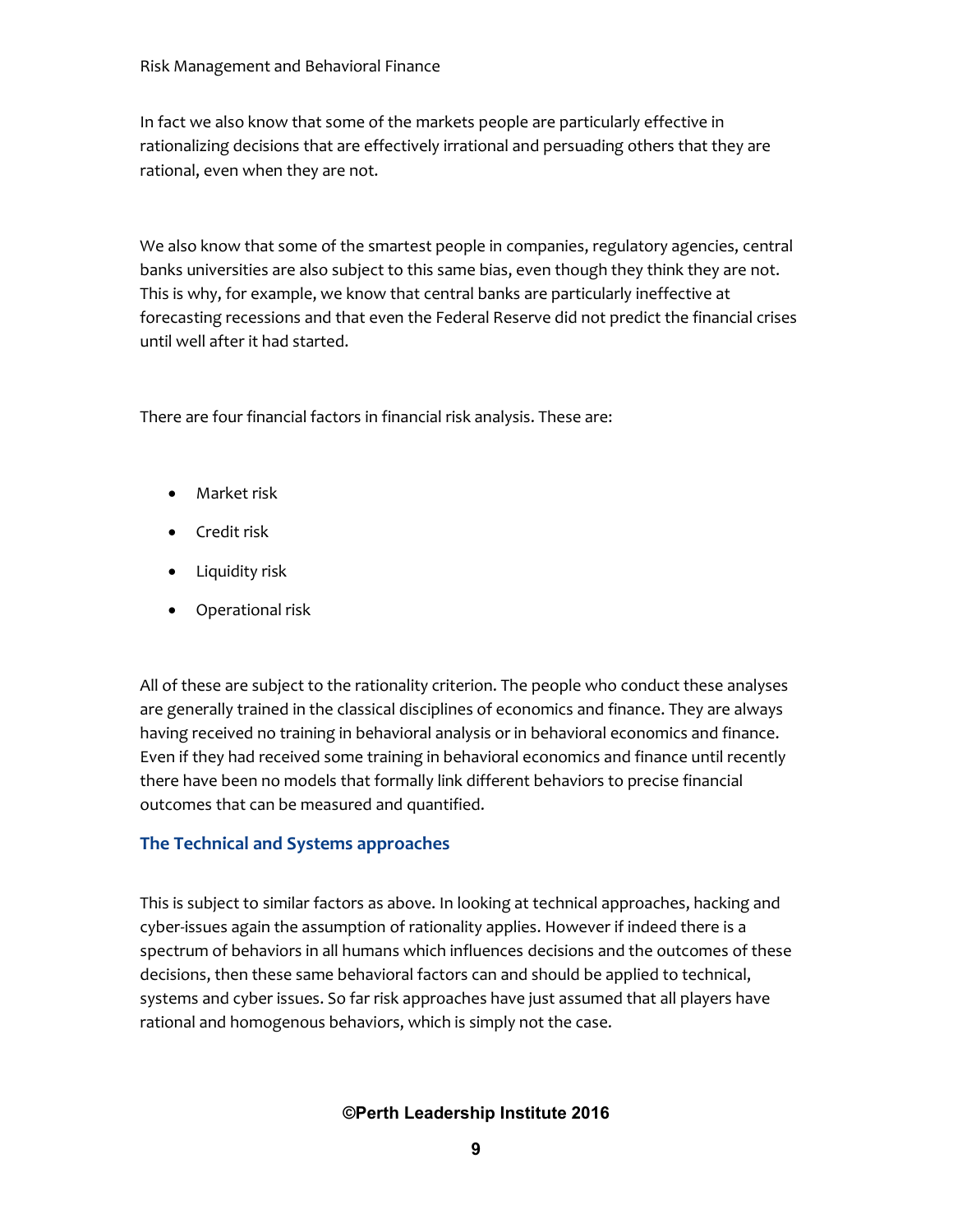#### **The Compliance Approaches**

Much of modern risk analysis is based on compliance approaches. But we know that often compliance systems are only effective at the margin. Compliance approaches are invariably based on legal rules and paradigms and not on behavioral paradigms. They thus miss much if not all of the behavioral motivations of players who are actors within compliance subsystems that are supposed to reduce, mitigate or prevent risk. Unless compliance regimes take behavioral factors into account, and especially the financial outcomes of different types of behaviors, compliance systems will continue to be viewed with skepticism by many players in the private and public sectors alike.

#### **Situational Approaches**

These approaches focus on issues such as political and sovereign risk, Black Swan events and "unknown unknowns". In this area behavioral factors are indeed often involved. But these behavioral factors are invariably psycho-analytic-based, not behavioral-finance based. In other words, they give us some ideas about the risk from emotional behaviors but they can't give us any but the most broad-brush idea of financial outcomes and impacts, especially in quantitative terms. What, for example, is the impact of a terrorism event on a particular company with a particular CEO and management team? We need to know more than how they will react. We need to know the like impacts in quantitative terms on profitability and valuation. That will provide us with a useful risk analysis and set of financial impact metrics.

# **Most Risk Approaches Have a Process Bias**

What do we mean by this? We mean that most risk analyses are based on a check-the-box approach. The presence or absence of certain factors will lead to risk estimates being reduced or increased. But they don't take into account the human factor. They don't attempt to give us quantitative estimates of increases of declines in profitability and valuation based on the behaviors of particular CEOs or management teams. That means that in investment scenarios for example, they are almost totally useless. That occurs because, within these models, there is no room for the precise individual or teams that is running the show. Once these risk models have been constructed, it doesn't matter who the CEO or the team is; it will work if you add any CEO no mater his background, behaviors or proclivities.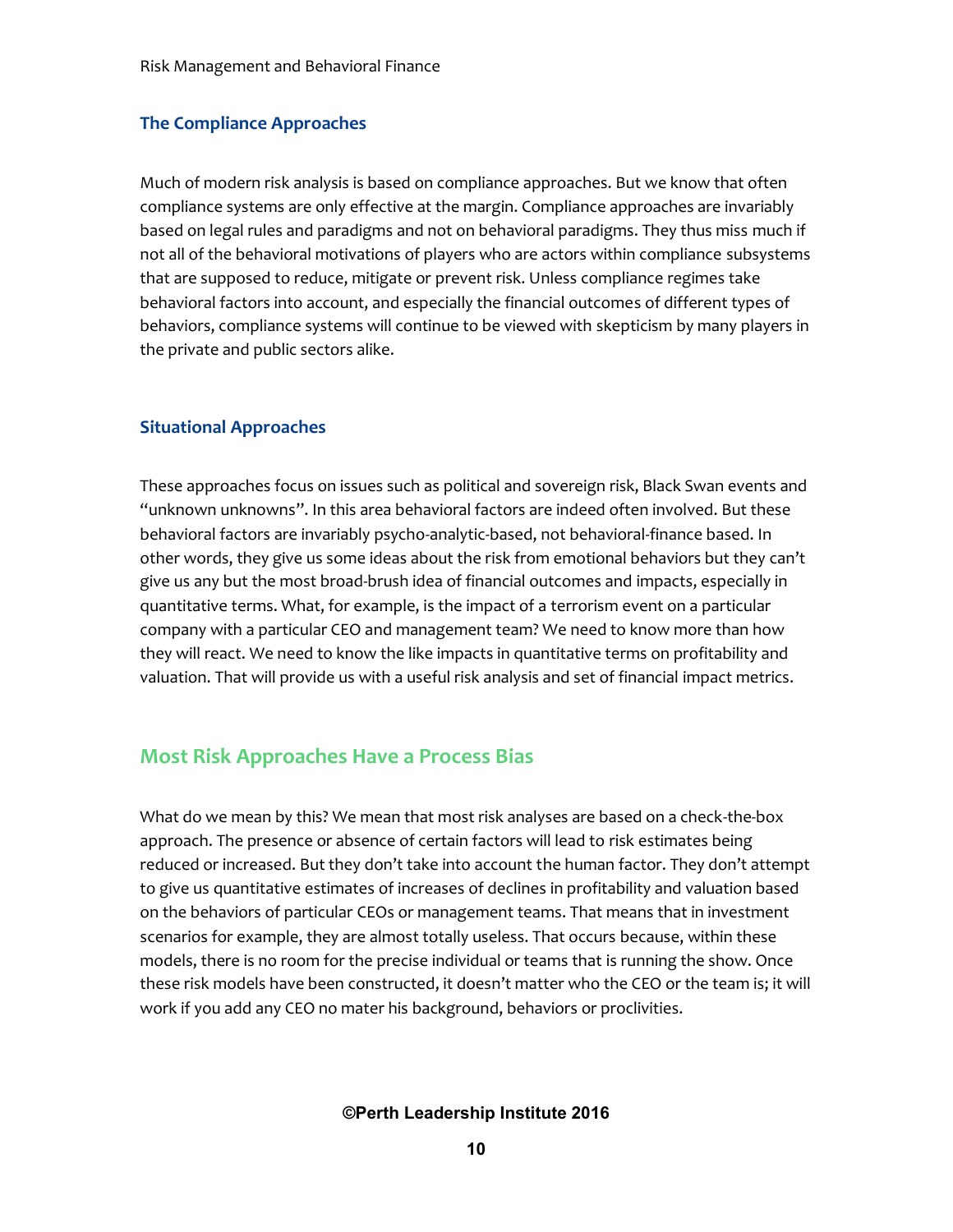# **They Also Have Fundamental Systemic Flaws**

With the wisdom of time, hindsight and a lot of experience in the field we can now see that the classical risk canon incorporates systemic flaws. These include the following:

- 1. Focus on financial analysis skills
- 2. No focus on behavioral issues
- 3. Ignores decision-making biases

**Financial analysis skills** have become such a part of risk management that it might seem strange that this would be listed as a systemic flaw. Of course, financial analysis skills are vitally important in good risk. But the problem has been that the focus on financial analysis skills has been at the expense of approaches that focus on job performance and risk outcome. But even there, relatively recent meta-analyses by risk experts have demonstrated unequivocally that personality assessment results are not correlated whatsoever with risk performance or job outcome<sup>1</sup>.

This does not mean that a focus on financial analysis skills is wrong or misguided. Nor does it mean than there should not be development of risk analysts aimed at improving the vital financial analysis skills needed in risk. What this means is that there has been a systemic failure in risk study where the focus on financial analysis skills been at the expense of questions of risk outcome and performance and the skills that are related to these.

**Behavioral Drivers:** It is clear that ultimately good risk must result in increased profitability or company value. Most times this will be reflected in business and financial metrics such as profitability and company valuation. But until very recently there has been no work whatsoever on the direct behavioral links between risk and business and financial outcome and the associated financial and valuation metrics. We will explore this work further below.

Risk approaches that focus on personality, competencies and team dynamics are all useful in themselves. However they do not link with the financial and valuation outcomes in a direct and measurable way in a manner that is desired and required by

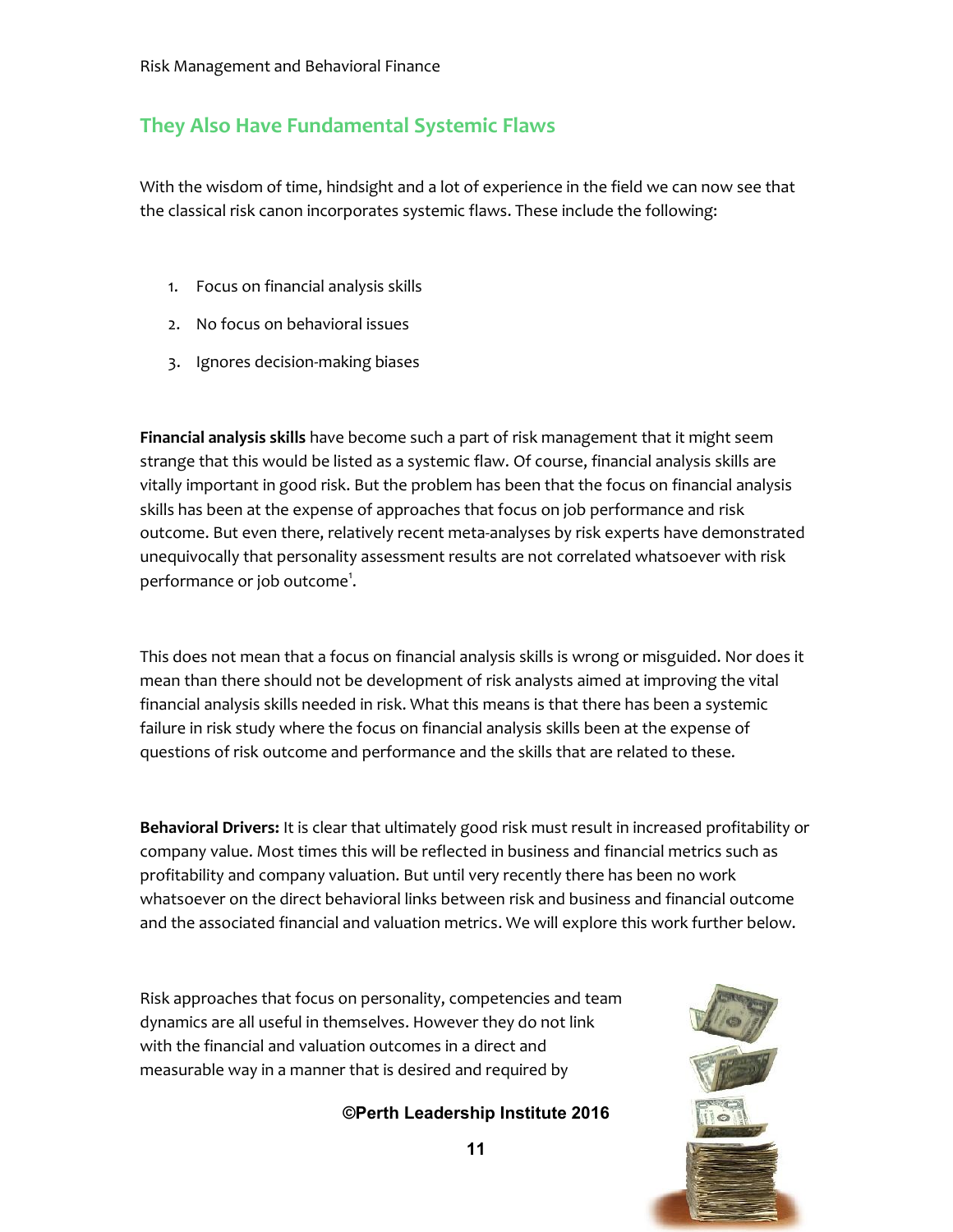shareholders. These risk approaches focus on the competencies that lead to better social and interpersonal functioning, which is fine in itself but does not address directly the links between risk and profitability and competitive outcomes.

When boards and shareholders examine the performance of a CEO and his management team, their attention will ultimately be directed to the business and financial metrics rather than the behavioral drivers of these metrics. Until risk approaches integrate these concerns directly into their ambit, this issue constitutes the major systemic gap in modern risk approaches.

**"….But this canon has not addressed the issue of why risk analysts who are rational may still underperform or even fail badly….."**

# **Ignores decision-making biases:** The classical leadership canon makes a distinction between rational leaders and those with

personality pathologies such as narcissism. But the leaders with pathologies might still have great financial outcomes and the leaders without them might now. But this canon has not addressed the issue of why leaders who are rational may still underperform or even fail badly while those who are not especially rational might perform well. The behavioral finance model set out in this paper can explain and even predict that. Modern risk analysis cannot. This is a huge gap.

In effect the classical risk canon equates rationality with good performance. Yet, as we shall show below, the existence of universal cognitive biases in all humans and in all leaders and managers – and yes, risk analysts - means that most decision-making is fundamentally flawed. This

**"…..In effect the classical risk canon equates rationality with good performance……"**

has not been addressed at all in the classical risk canon. This, along with classical economics and finance, assumes that rational actors will have the best

performance and that lack of performance can be addressed merely by ensuring that the leader has more information and knowledge at his disposal. But this again is simply not true. We cannot assume that having access to more information will result in better decisions. Again this is a glaring gap in modern risk analysis.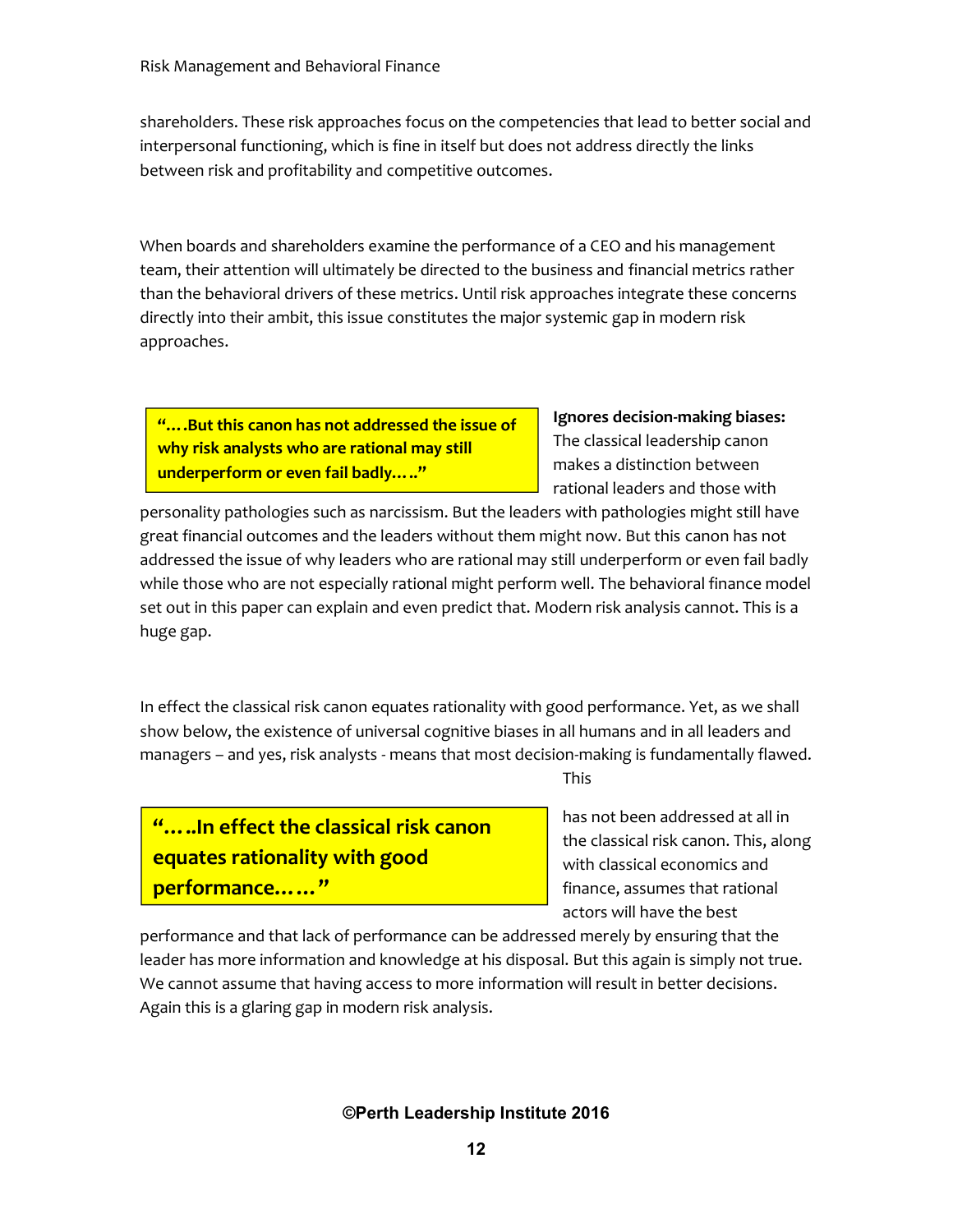# PART 2 THEY REQUIRE LINKAGE TO FINANCIAL BEHAVIORAL FACTORS

# **Shareholders Want to Know Where's the Beef**

Risk in modern organizations is required to control and, where possible, improve profitability and valuation. This applies to both public and private companies alike. Scarce capital is used by these organizations and the ability to make it more effective is a key requirement of modern risk approaches. Leaders who do not do this are routinely removed in order to find those who can. Risk analysts must aim to drive better financial and valuation outcomes. The inverse of risk is profitability and capital accumulation. So ultimately risk management is directly in the interests of shareholders and investors.



Yet, as we have shown, the classical risk canon signally fails to do this. Risk assessments focus on financial analysis skills and certain process competencies. While these are relevant to risk, they do not define its success in modern organizations. Success in modern organizations is ultimately financial and valuation outcome. To be precise, if an organization gets a better valuation outcome than its competitors, then its risk has performed better than their's. Nothing else counts as long as the organization operates ethically and is reasonably managed.

We have already set out the major criteria in the classical risk canon for risk success. These are financial analysis, technical and systems analysis, compliance analysis and situational analysis. The bases are process-oriented and not behavioral. They tend to be technocraticallyrather than behaviorally-focused. So they lack the intellectual underpinnings which focus on the necessary behavioral and cognitive biases in the building of financial valuation and maximization of capital creation.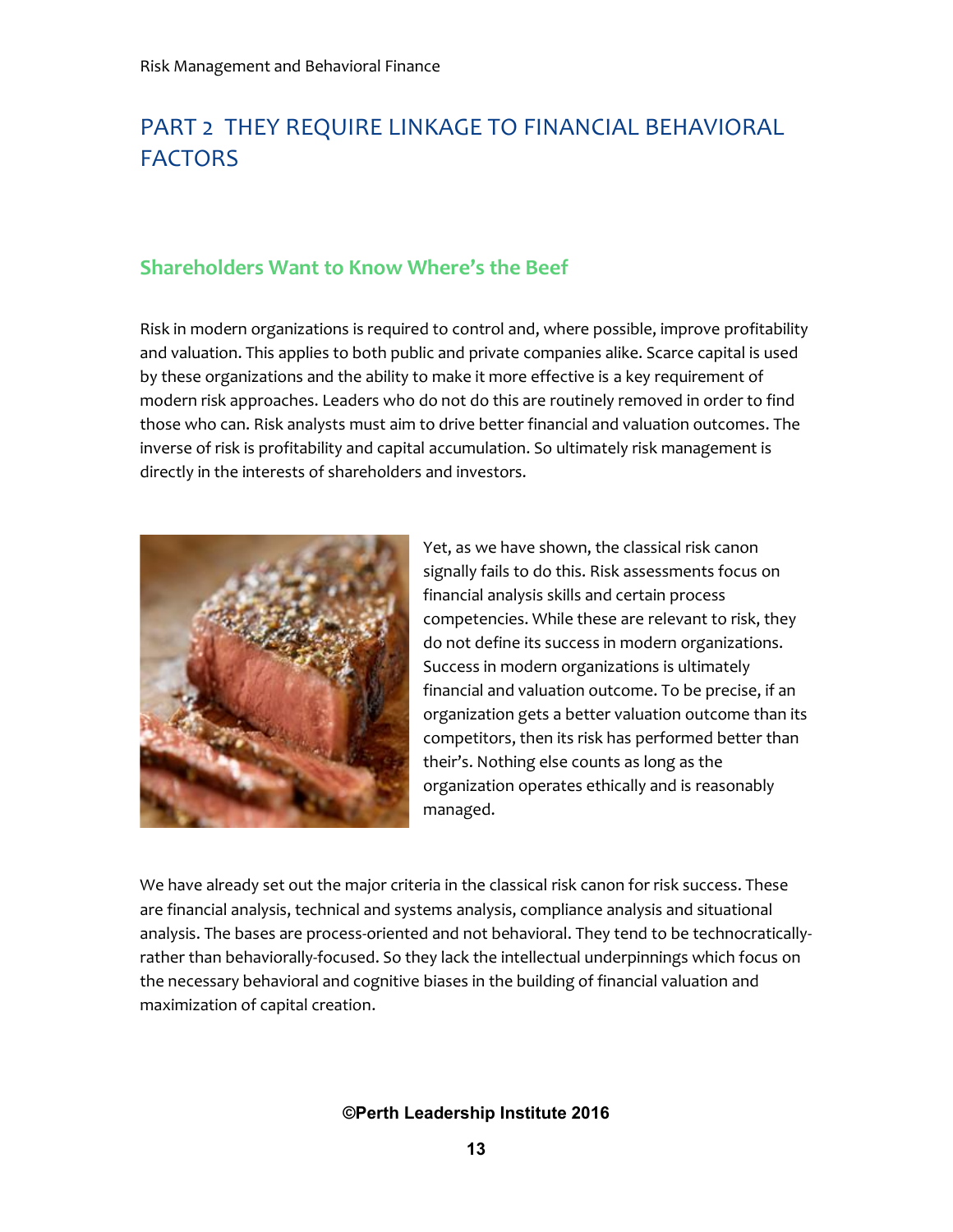The overwhelming problem with modern risk approaches is the failure to link directly with behavioral and cognitive biases in decision-making which link directly with financial outcomes. The classical risk canon cannot help this since it has intellectual foundations that are largely unrelated. This is seen in the intellectual base which focuses on decision-making under conditions of rationality.

In order to build the necessary linkages, we need to turn first to the disciplines of economics and finance. These are disciplines which experts in conventional risk and financial analysis are generally comfortable with.

# **Traditional Economics and Finance Assume Perfect Rationality**

Classical economics has a history dating back to the 19<sup>th</sup> century. The classical economists ranging from Adam Smith to Keynes built formal models based on a very particular psychological platform. That platform assumed that individuals and corporations are rational economic actors. This allows a sophisticated structure of models to be built.

At the microeconomic level it allows for the development of utility theory. This in turn allows for the development of choice theory for both consumers and corporations involving indifference curves and the like. The assumption of rational economic actors underlies the full range of microcosmic topics ranging from pricing, demand theory, consumer choice and more latterly decision and game theory. Latterly these theories have been extended to modern work in the areas of options and options prices, derivatives and synthetics.

#### At the

macroeconomic level, the assumption of

**"…..classical economics and finance are reminiscent of classical risk models. In both, rationality is the basis for the model to work……"**

rationality allows for the development of theories regarding a wide variety of topics including interest rates, money supply, and consumer demand. These in turn have been built up into models of growth which incorporate linkages between investment and consumer behaviors, savings and investment, interest rates and money supply. It is from this base that the idea of the efficient market hypothesis arises. All of these models depend on the assumption of rationality to work.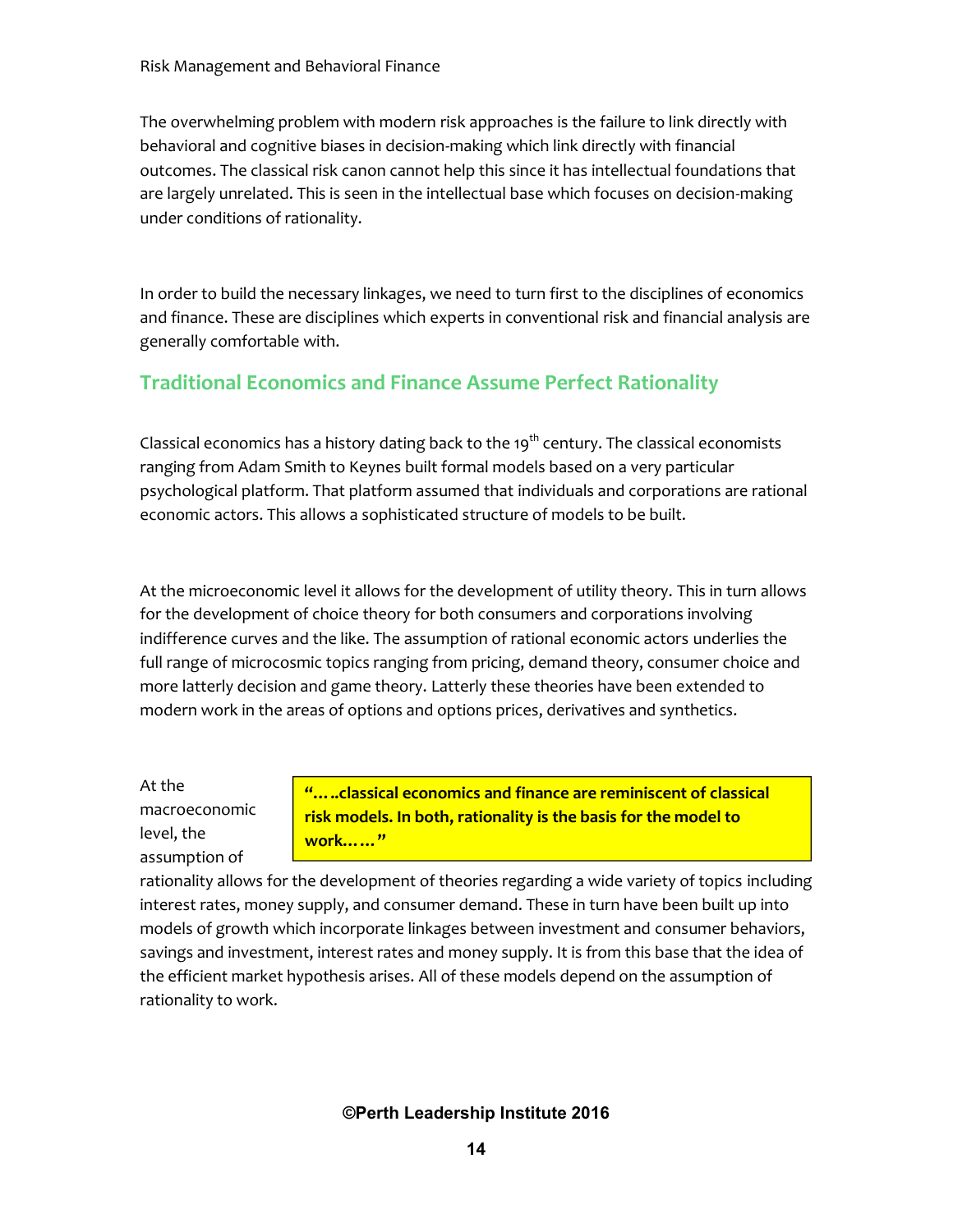Economists have always known and accepted that these theories are an approximation to the real world. The models work fairly well when conditions do not change much. However it has become increasingly clear that the classical economic models do not work at all in the following cases:

- When conditions change significantly
- In predicting major changes in corporate valuation
- In predicting macroeconomic inflection points and crises

It is increasingly being seen that classical economics tends to work best when conditions do not change much, and when rational behaviors dominate the market. When these conditions are infringed, then classical economics and finance break down and cannot predict the outcome.

In this sense, classical economics and finance are reminiscent of classical risk models. In both, rationality is the basis for the model to work. When irrationality enters, the models break down. In both cases the models cannot predict what happens if most behavior is not rational. So the classical theories have major restrictions that limit them to only being valid in particular, relative narrow situations.

That is one reason why risk approaches have not been able to incorporate the new behavioral disciplines in order to link financial and business outcomes. These classical disciplines assume a level of rationality that is just unrealistic in risk and thus prevents them being used for real-life risk situations. For economics and finance to play a part in linking risk with business outcomes, they must be able to able to address irrationality in decision-making.

# **Irrationality is Now Being Addressed through New Behavioral Disciplines**



We have always known that managers and decisionmakers, indeed all humans, have biases. The trouble is that they are difficult to model in particular situations. We may know that a leader or any financial actor tends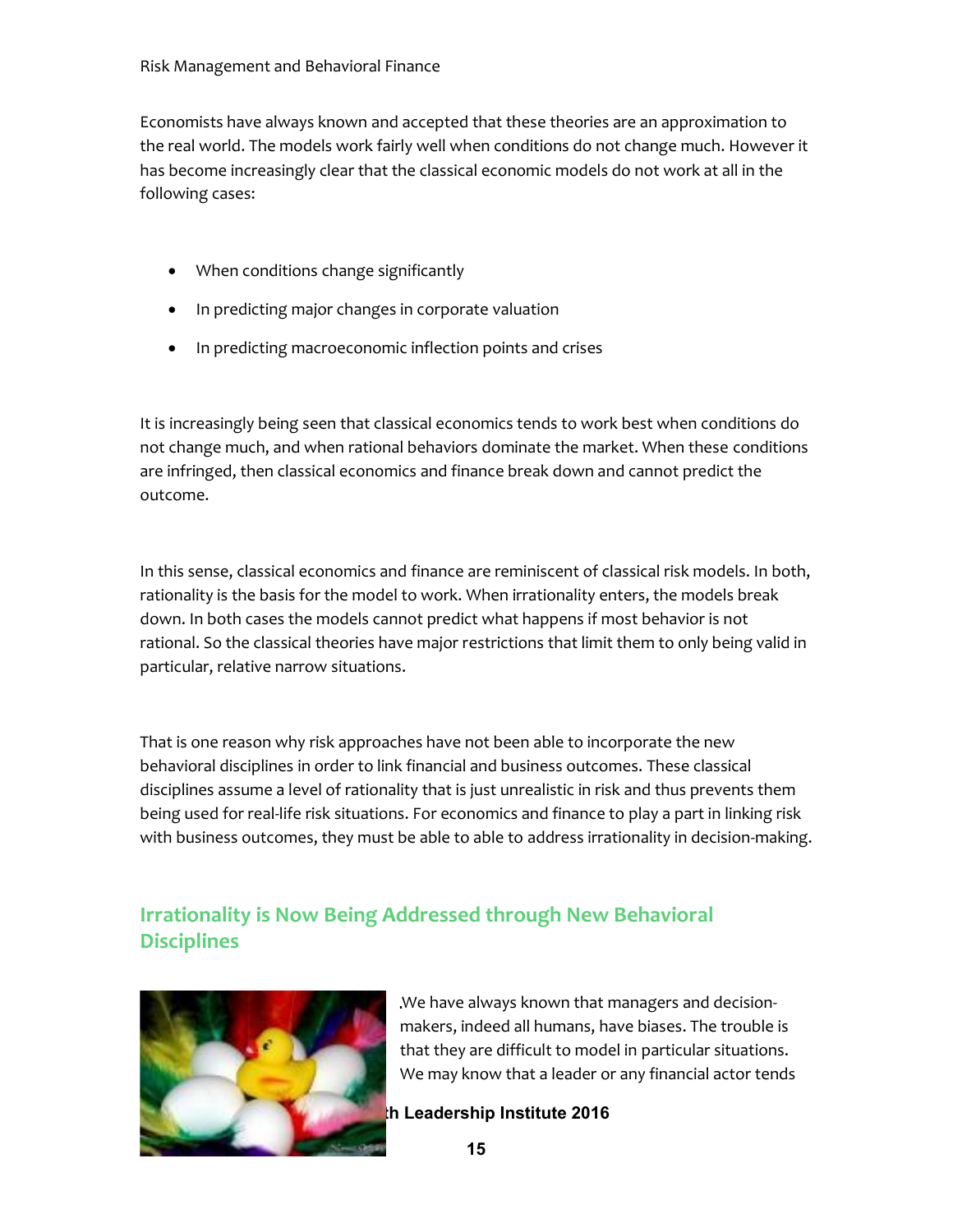to under-spend or over-spend, but predicting that in advance for a particular leader or company is difficult and requires models that have only recently commenced development.

We know that there are numerous other types of biases that affect decision-making. However these had never been cataloged or their effects formally described. So although theorists knew that rationality was not really realistic, a formal platform had never been developed to model those biases.

The issue has been how to link irrationality – or to be more accurate, mixed rationality - in decision-making with economic and financial outcomes.

**"….how to formally link decision-making that is not necessarily rational to financial and business outcomes….."**

The first steps in this process have been made with the emergence of the new disciplines of behavioral economics and finance. These disciplines formally relax or drop the assumption of rationality in building models of economics and financial phenomena. For the first time we now have a language and models that link financial outcomes to real-decision-making in the real world.

This allows us for the first time to formally link decision-making that is not necessarily rational to financial and business outcomes. Since this is what risk analysts do, we now have for the first time a set of models that can use be used to describe and predict risk behaviors and outcomes, in business and financial terms.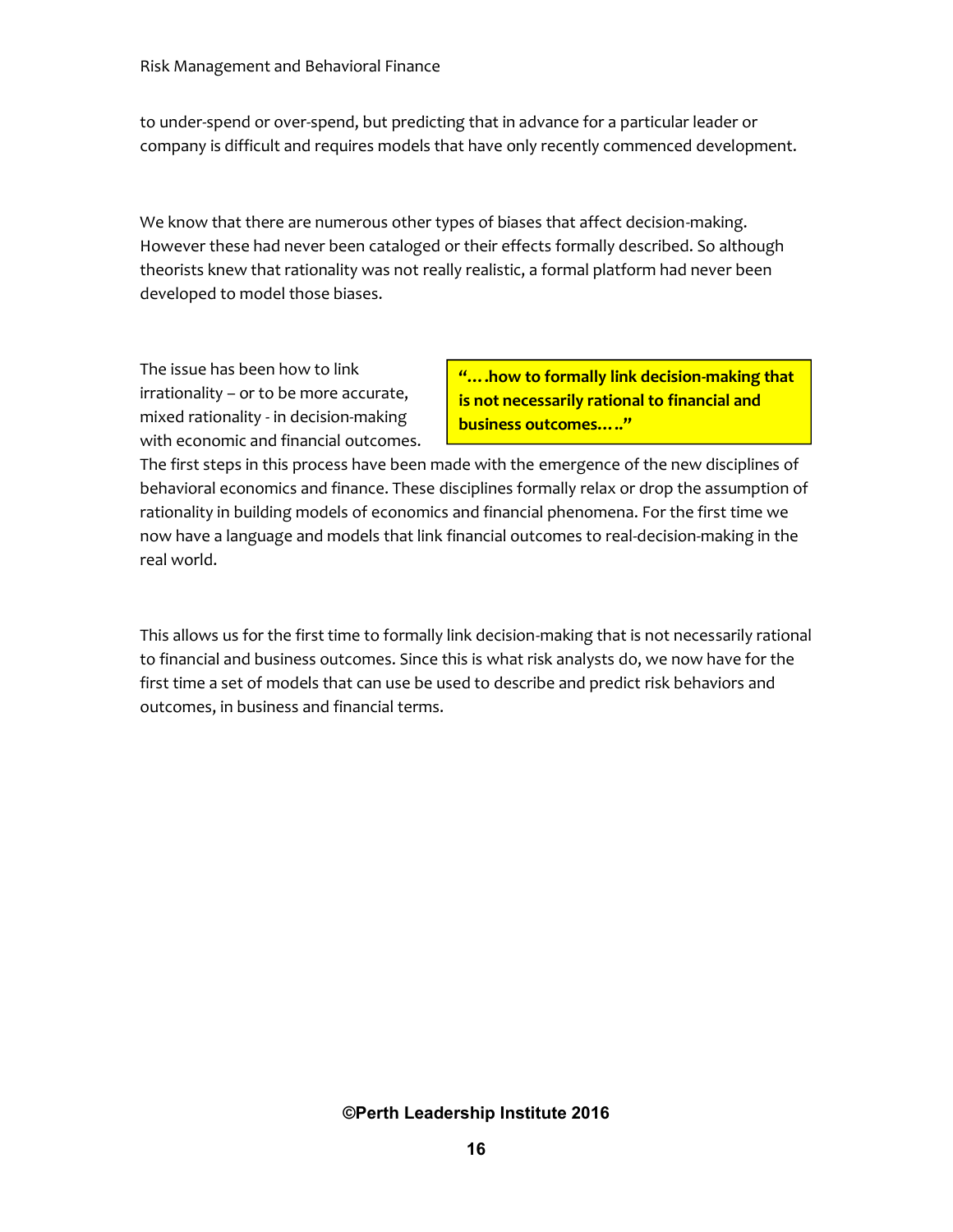# **Behavioral Economics & Finance Open Up a New Risk Approach**

**Their Newness Explains Why Risk Approaches Haven't Caught on Yet:** The field of behavioral economics and finance can be said to have received formal recognition of their intellectual coming-of-age with the award of the 2002 Nobel Prize for economics to Daniela Kahneman of Princeton University for his work into behavioral economics.

Research into this field commenced in the 1960s with work by Nobelist Herbert Simon and expanded in the 1970s with the development of what is called prospect theory. Prospect theory is a theory of decision-making where decisions have uncertain outcomes and people have different ways of evaluating gains and losses. These decisions are not necessarily financial in nature although much of the work that surrounds them is concerned with economics and finance.

**"……good analysis in the hands of managers won't naturally yield good decisions…"**

*McKinsey*

The research has been motivated by the increasing divergence between prediction and reality in the

fields of economics and finance. It had become increasingly clear that economies and finance were not approximating reality and that a new approach was needed.

For the first time, what we term "irrationality" has been formally opened to research and investigation in the fields of economies and finance. These new fields provide comprehensive explanations and models as to what constitutes irrationality in decision-making and show how it leads to totally different types of economic and financial outcomes to those predicted by classical theories.

# **Behavioral Disciplines Explain Much That Was Hitherto Inexplicable**

The new behavioral disciplines have far-reaching ramifications for most business and economic areas. .They impact decision-making, human resources, strategy, marketing, consumer choice, advertising, talent development and human resources, investor behavior, and stock market behaviors to mention just a few. So far the impact is at an early stage since the fields are still very new and practitioners of these disciplines are only slowly coming to grips with their many implications.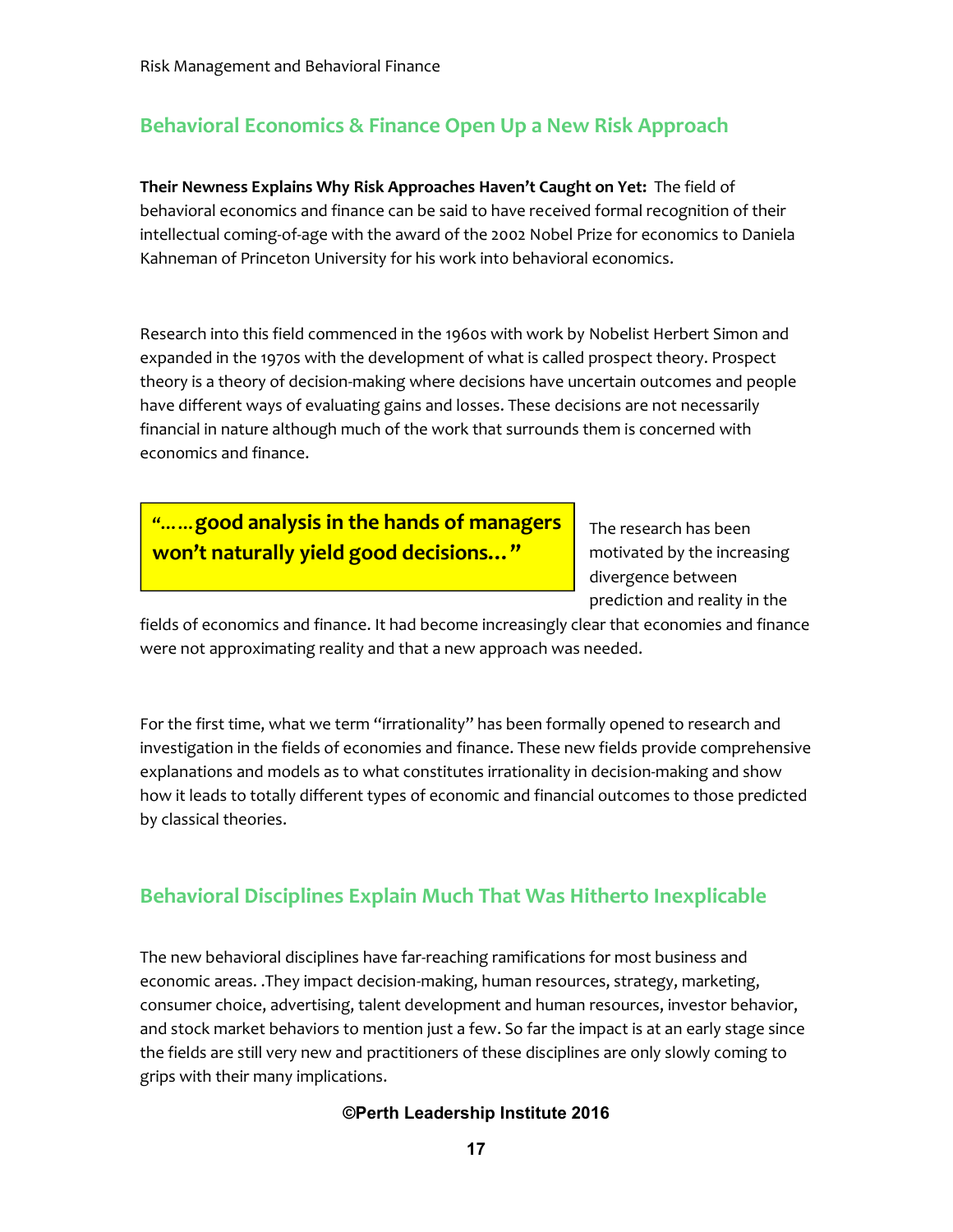McKinsey has made some insightful observations on this subject<sup>2</sup>. They cite some of the problems that are caused by the lack of understanding of behavioral strategy. These include failed mergers and acquisitions, large projects usually being over-budget and strategies usually ignoring competitive responses or getting them badly wrong.

This research concludes that, contrary to what one might expect "good analysis in the hands of managers won't naturally yield good decisions…" This of course flies in the face of conventional approaches that assume if we are smart, reasonably educated and have the right data, we will have a very good chance of making a good decision that will have a beneficial outcome. It explains why, to the contrary, so many decisions at all levels of management, informed by the best analysis possible, so often yield poor outcomes.

As one might expect from a consultancy that focuses on strategy, the McKinsey research has a lot to say about the implications of behavioral disciplines for strategy development. Their work suggests that cognitive biases affect the smartest executives in the most important strategic decisions in the best companies.

For risk this has critical implications too. It suggests that most risk analysts are unaware of their biases and therefore are not in a position to compensate for them. In hiring, developing and promoting risk analysts, those who participate in these processes cannot identify these biases and predict their impact on the quality of risk of the managers they are promoting.

In sum, if anyone ever wanted a good explanation why so many risk analysts fail, and why so many boards and risk

**"….cognitive biases affect the smartest executives in the most important strategic decisions in the best companies…." McKinsey**

experts tend to make so many bad hires, one has only to look at the previous formally unrecognized issue of cognitive biases.

The behavioral disciplines are not just about finance and economics; they are ultimately about risk and how flawed the outcomes of risk analysis are likely to be if these behavioral factors are not taken into formal account. The behavioral disciplines provide a new perspective on any type of decision, be it economic and financial or otherwise.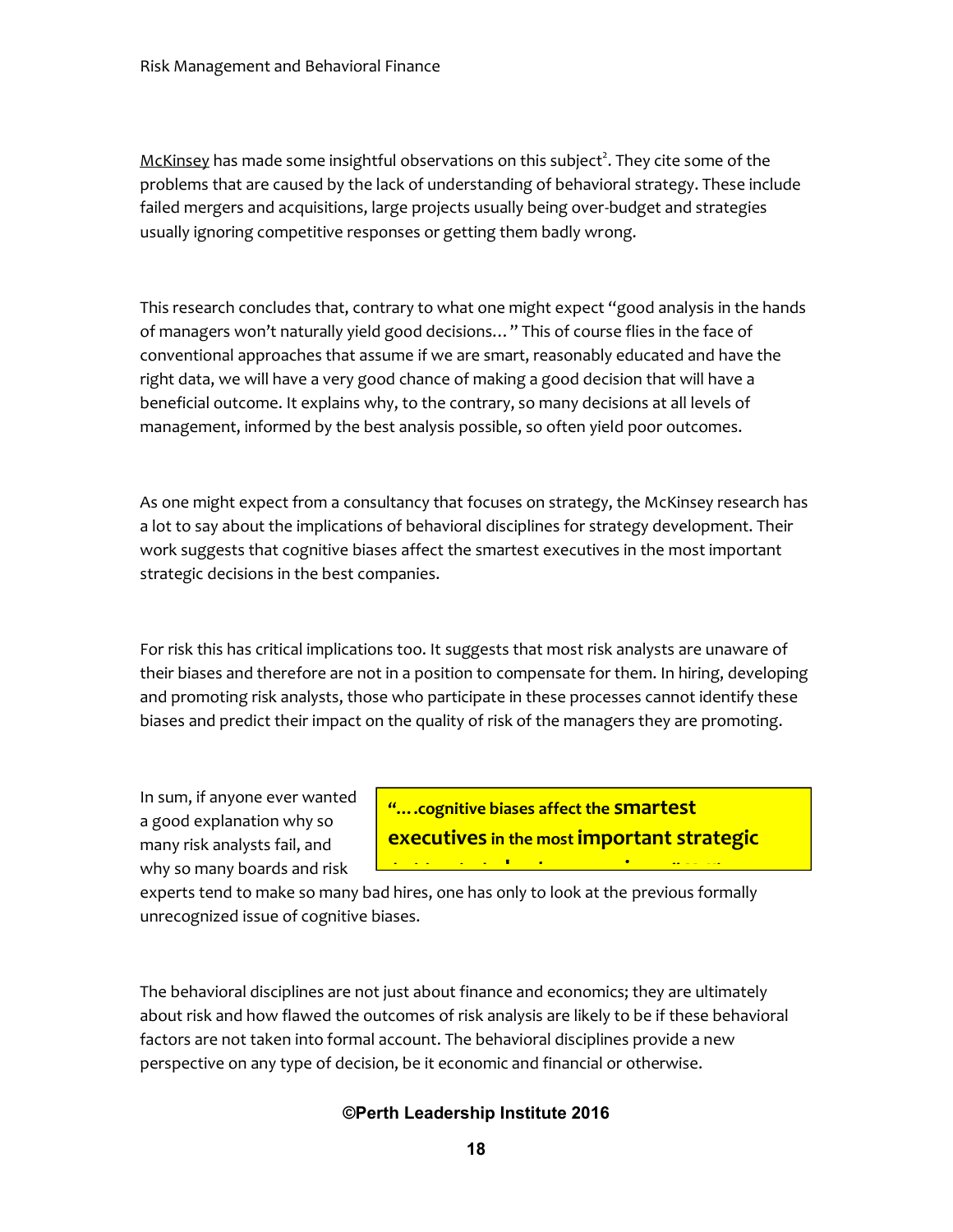# **In Categorizing Types of Cognitive Bias**

In their new theory, termed prospect theory, Kahneman and Tversky in the late 1970s identified and set out a number of cognitive biases that routinely impact decisions, both financial and otherwise<sup>3</sup>. What they pointed out was that these biases had never been taken into account in classical economics and finance. The existence of these biases meant that the rational decisions assumed by classical theorists were very unlikely in the case of many if not most decisions.

It is not the intention of this White Paper to provide a primer on behavioral economics and behavioral finance. However it will help to provide some examples of these cognitive biases. In their book, some of the principal biases mentioned were as follows:

- Framing effects: The way a problem or decision is presented to the decision maker will affect their action.
- Sunk cost fallacy: The tendency to continue to invest in something, even if it is a hopeless case
- Status quo bias: people prefer that things remain the same, or that things change as little as possible, if they absolutely must be altered.
- Endowment effect: people value a good or service more once their property right to it has been established.
- Loss aversion: people's tendency to strongly prefer avoiding losses to acquiring gains. Some studies suggest that losses are twice as powerful, psychologically, as gains
- Anchoring effect: the tendency to rely too heavily, or "anchor," on a past reference or on one trait or piece of information when making decisions
- Overconfidence effect: excessive confidence in one's own answers to questions. For example, for certain types of question, answers that people rate as "99% certain" turn out to be wrong 40% of the time.

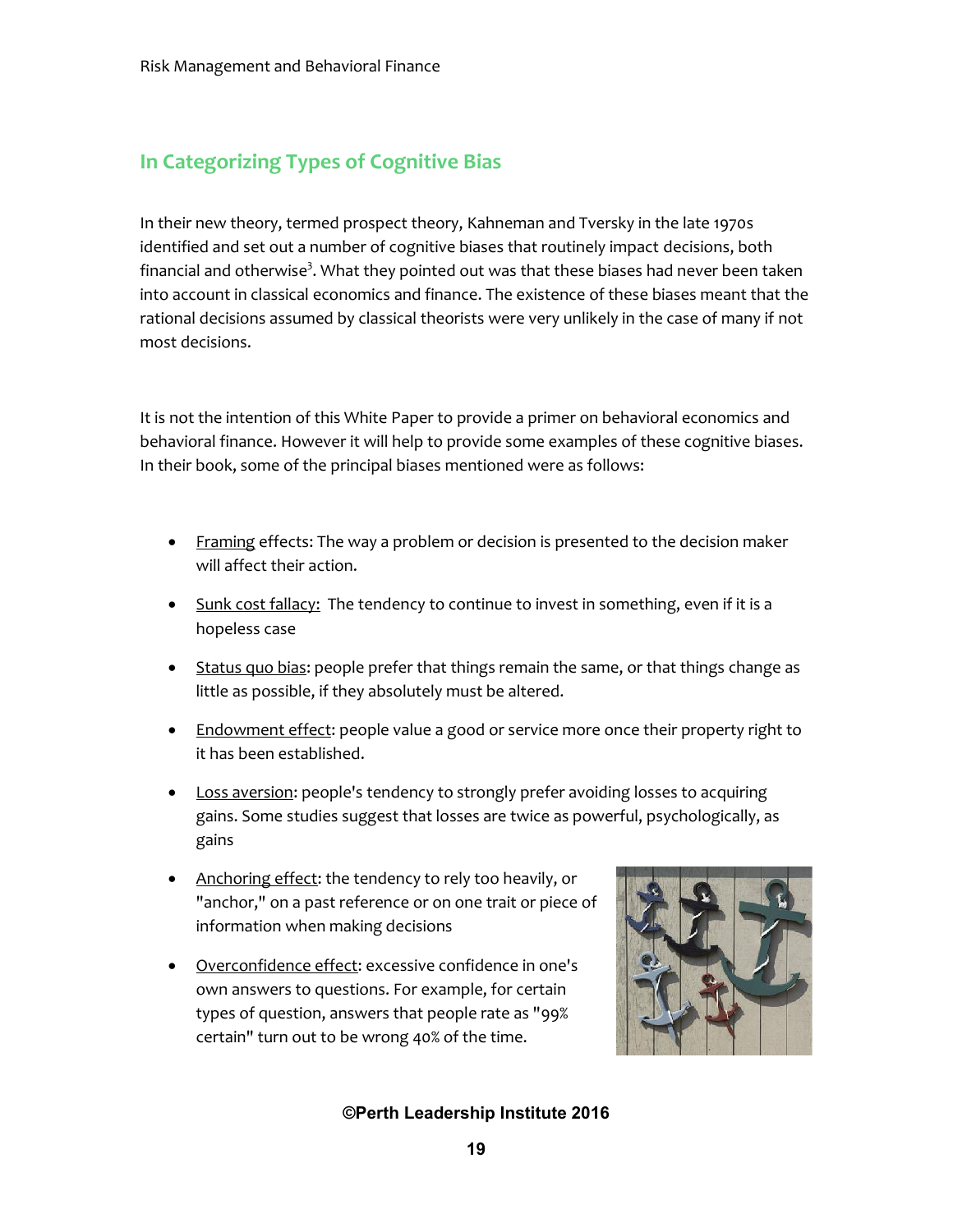**Survivorship bias:** concentrating on the people or things that "survived" some process and ignoring those that didn't, or arguing that a strategy is effective given the winners, while ignoring the large amount of losers.

There are numerous other cognitive biases that have been identified. These biases are not just ones that have been observed. All of them have been tested through actual experiment so that the situation can be controlled scientifically. So the existence of these biases has been scientifically confirmed, measured and manipulated to see their effects in many different situations.

It will be clear that these cognitive biases operate within the decision-making environment of any company. So these cognitive biases must be a key driver of problems in these companies. They are therefore an important microeconomic factor. Of course, this also means that they are a crucial factor in risk analysis and management both for companies, regulators and financial actors of any sort.

**"….so these cognitive biases…. are a crucial factor in risk, analysis and management both for companies, regulators and financial actors of any sort …"**

Since these biases operate in all companies and in all

organizations, including in nonprofits and governmental organizations, they also operate at the macroeconomic level. This means that they impact demand and supply at the macroeconomic level, and in the areas of growth, trade and investment. Again this impacts risk at the national levels as well as the international levels.

It does not take a great leap of imagination to see that these cognitive biases are crucial in assessing and studying risk analysts and the outcome of the decisions. Yet none of this way of thinking has yet impacted risk approaches.

This is probably due to two main factors. First, this is a relatively new field of study. Second many risk experts feel uncomfortable with behavioral issues and particularly with the psychological issues of cognitive bias so they stay away from these topics. Clearly this will have to change if risk approaches are to keep up with the times.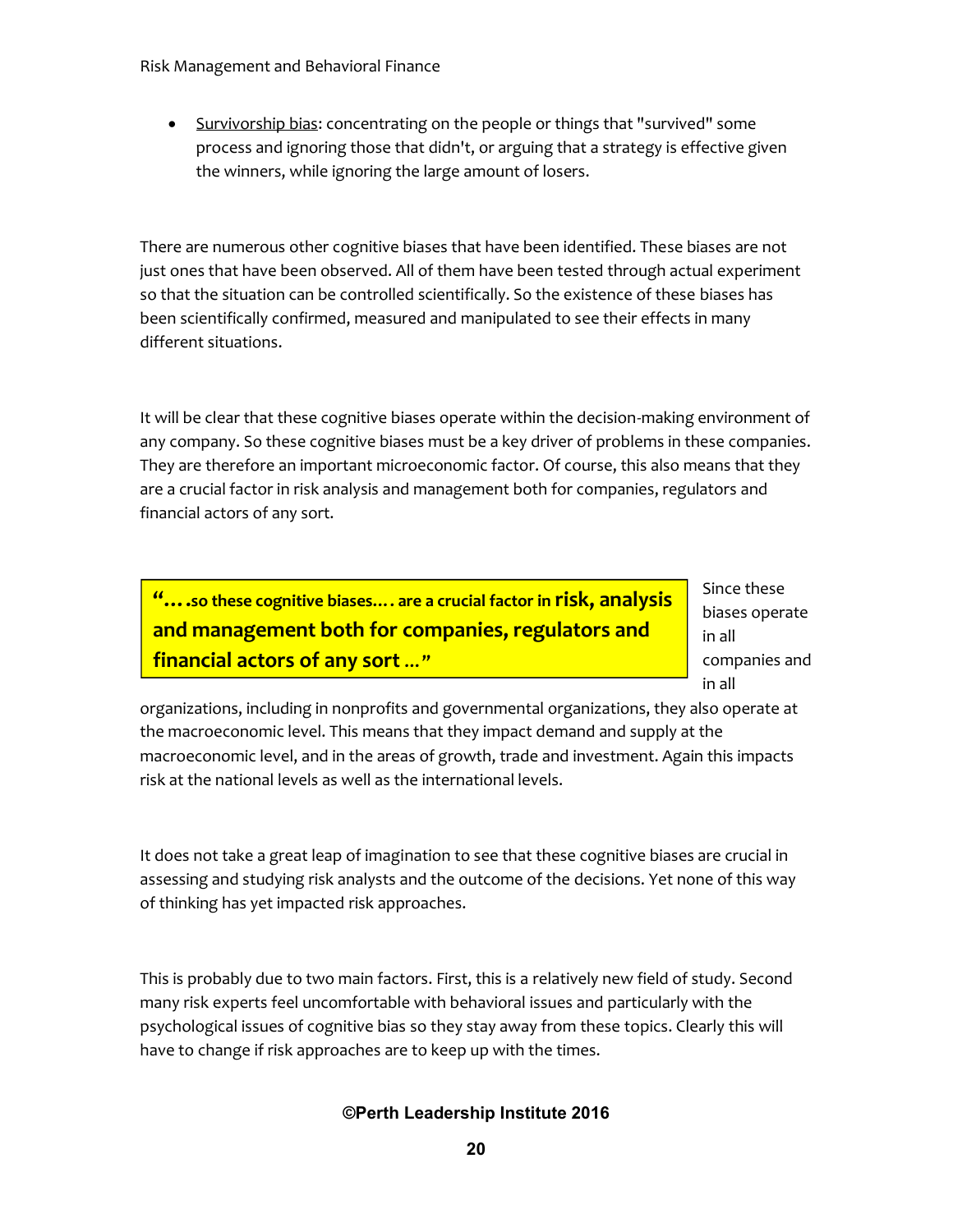# **But the New Behavioral Models Are Far From Perfect**

**Some Key Issues Not Yet Addressed:** So the new behavioral models open up vast new swathes of territory not only in the economic and financial arena, but also in the arenas of decision-making, risk, talent management and development. They also provide new perspectives on strategy development and implementation. They suggest that too much information can be as dangerous as too little. They provide new ways to improve decisions and to optimize their outcomes in business terms.

But as with any new discipline, they still leave numerous problems unaddressed. This is not a criticism; it is just to state that now these new disciplines have opened up new territory for investigation, they have also allowed new questions to be asked which so far have not been answered and in some cases cannot be answered without more advances in theory and more data from experience. This is the case with the behavioral disciplines.

Some of the problems that are not addressed by behavioral economics and fiancé are the following:

**The Problem of Individual Prediction:** The behavioral disciplines have identified a rich catalog of cognitive biases and described their effects. Although these effects work at the level of the individual, we can only use them predictively at the level of the group. The new behavioral disciplines provide no model that allows us to predict how these cognitive biases will act in the case of a specific individual, a specific team or a specific company.

We term this problem, the "atomism" problem. We can predict at the level of the organization, say the country, or a large group of consumers. But we cannot make predictions at the level of the individual social atom, the individual, the consumer, the manager, the specific team in a specific company. For the behavioral disciplines to be seen to be more than an academic exercise, they need to address and provide solutions to this problem.

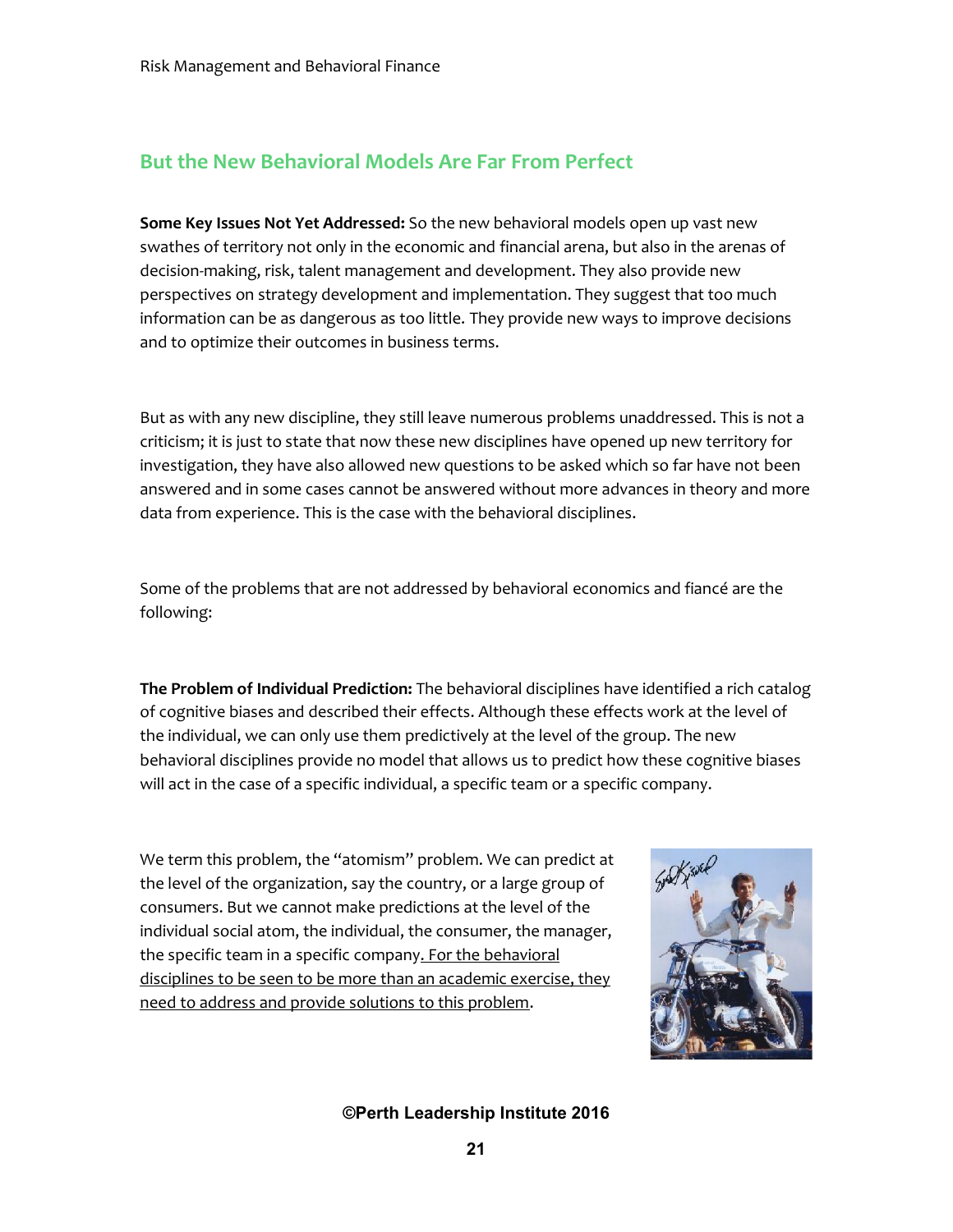**Predicting Precise Business Outcomes:** Even more importantly these do not show the actual financial outcome of these cognitive biases for any individual, team or company on business outcomes such as profitability or valuation. Yet it is precisely these issues that are of most interest and utility to shareholders, investors and economists who wish to predict these matters so that the work can have **real-world relevance**.

We term this problem the "outcome" problem. We need to be able to do more than just say that a particular cognitive bias will distort the outcome of a decision. We need to be able to say how this will happen in practice. In particular we need to be able to couch the outcome in measurable and quantitative terms that are part of the financial and valuation metrics of a company so that we can link behaviors and cognitive biases directly to profitability and capital creation or consumption.

**The Problem of Non-Financial Decisions:** Not all or even most decisions have an explicit financial element; yet the behavioral disciplines couch their terminology in financial and economic terms, as they must given their intellectual background.

Yet it is clear that cognitive biases impact non-financial and economic outcomes just as much as they do financial and economic outcomes. The behavioral disciplines have done much less to analyze the impact on the non-financial arenas. This is because they incorporate a gametheoretic approach, garnered from the game theories of the 1960s which again have a decidedly financial approach.

**The Problem of Non-Financial Actors:** The behavioral disciplines started their work by focusing on consumers and investors. It was only later that they broadened their focus to corporate managers but even then the focus was on corporate financial managers rather than all managers.

But the work has not yet broadened its reach to actors who are explicitly focused on nonfinancial issues such as corporate managers of sales for example. Yet it is clear that these players also have an impact on business outcomes through the impact of their cognitive biases.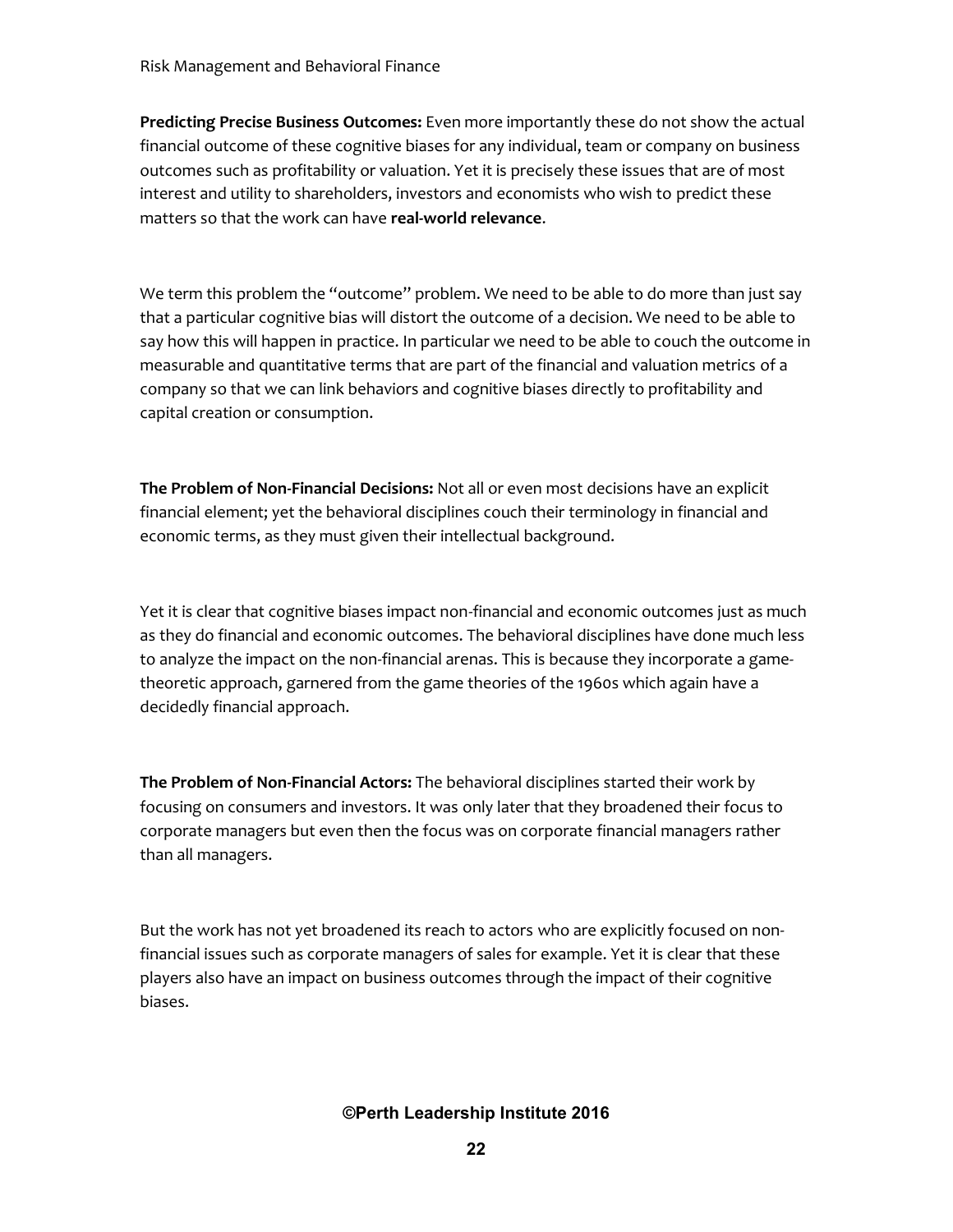Just because they are not primary initiators of investment or P&L managers does not mean they do not have an impact on the overall P&L of the organization, or on its valuation. That means the cognitive biases of non-financial managers must also be included when assessing overall risk.

But the behavioral disciplines are not so comfortable in the non-financial arenas and so have tended to avoid these issues. So these new disciplines so far are more oriented to actors that are explicitly economic and financial actors which limits the applicability of the research to some of the most intriguing and important issues in corporate decision-making and finance.

**Atomism and Outcome Problems Most Important:** Of the above, the atomism and outcome problems are the two most important. This is because they prevent the theory being operationalized so that it can be used in practice to improve the outcome of decisions. If the aim of a scientific theory is control, then the behavioral decisions are still some way away from this goal. Later in this White Paper we will show some later developments that specifically address these problems and provide some solutions.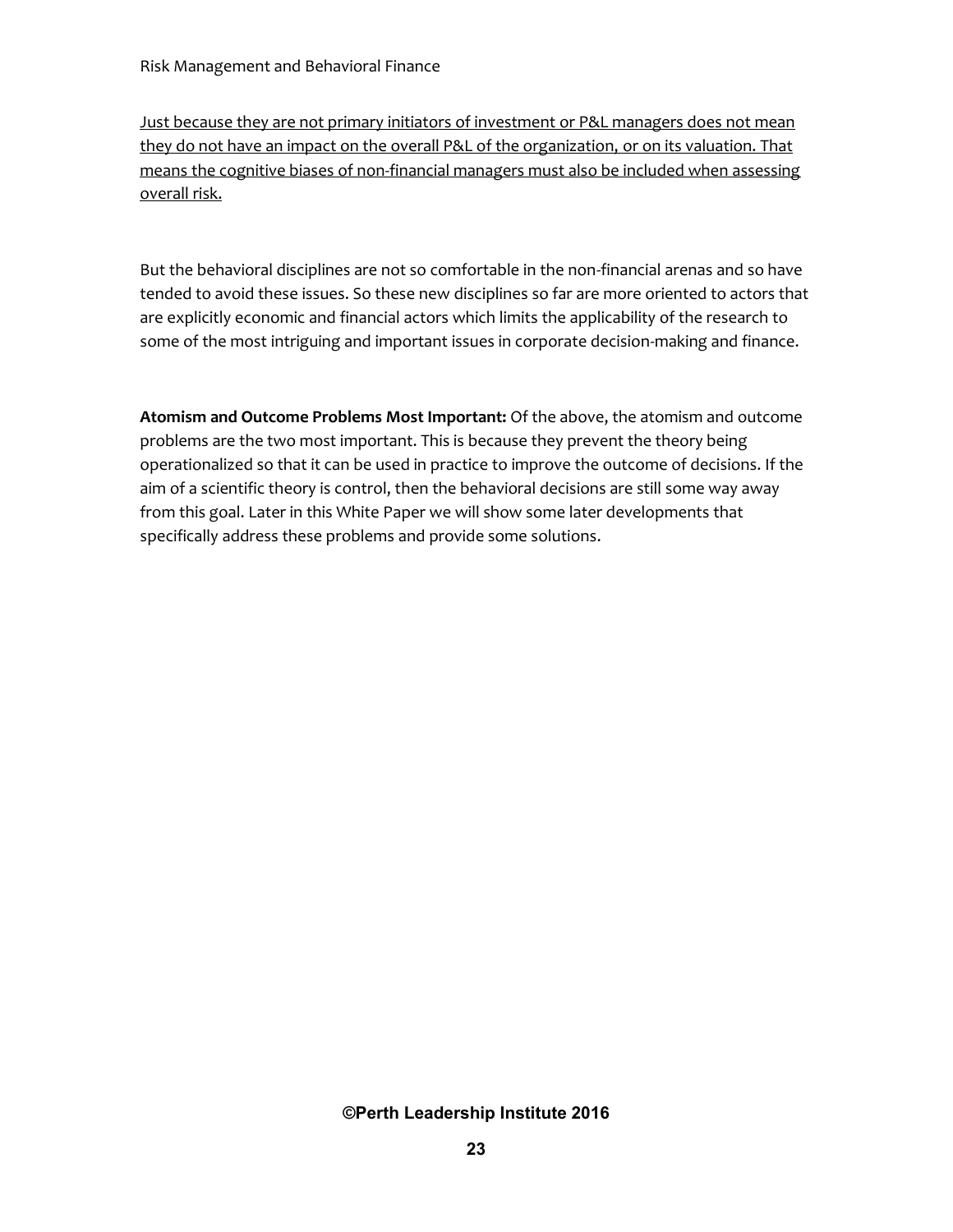# **Neuroscience and Neuro-Economics Provide Atomistic View**

As behavioral economics and finance have emerged and expanded, so has the demand for other types of investigations that would provide increased knowledge on behavior, decisionmaking and in particular economic and financial decision-making. This new research addresses the issue of the individual level head-on and provides an atomistic perspective that advances the understanding of behaviors at the individual level.



This research relies on MRI, magnetic resonance imaging. This allows scientist to look a brain in real-time to see precisely which areas are impacted when the brain is carrying out certain activities which the subject has been told to think about in advance. These include making decisions on certain matters, or thinking about

certain things.

This research aims to elucidate the physical and physiological mechanisms that are involved when decisions are being made or when certain types of thoughts are being played out. The aim is not only to look at physical brain locations involved, but also to look at the types, intensity and frequency of brain waves and other impactors such as changes in brain chemicals and neurotransmitters.

The more general science has been termed neuroscience. This broader approach investigates thoughts, decisions and emotions. The narrower research is called neuroeconomics. The aim of this science is to elucidate physiological mechanisms involved when the brain is making economic and financial decisions and making choices<sup>4</sup>.

Like neuroscience, neuroeconomics can be experimental in nature so that the fully range of scientific tools can be made and hypotheses investigated. Experimental economics can be combined with neuroeconomics to gain a much deeper appreciation of the biological mechanism involved in economics and financial decisions.

**©Perth Leadership Institute 2016** This research also extends to neurochemistry and in particular to the neurochemical oxytocin, the so called love chemical. This research also looks the impact of certain neurochemicals on behaviors, particularly trusting behaviors and their impact in human interactions. While oxytocin has been the hot topic, it is likely that this is just one of a class of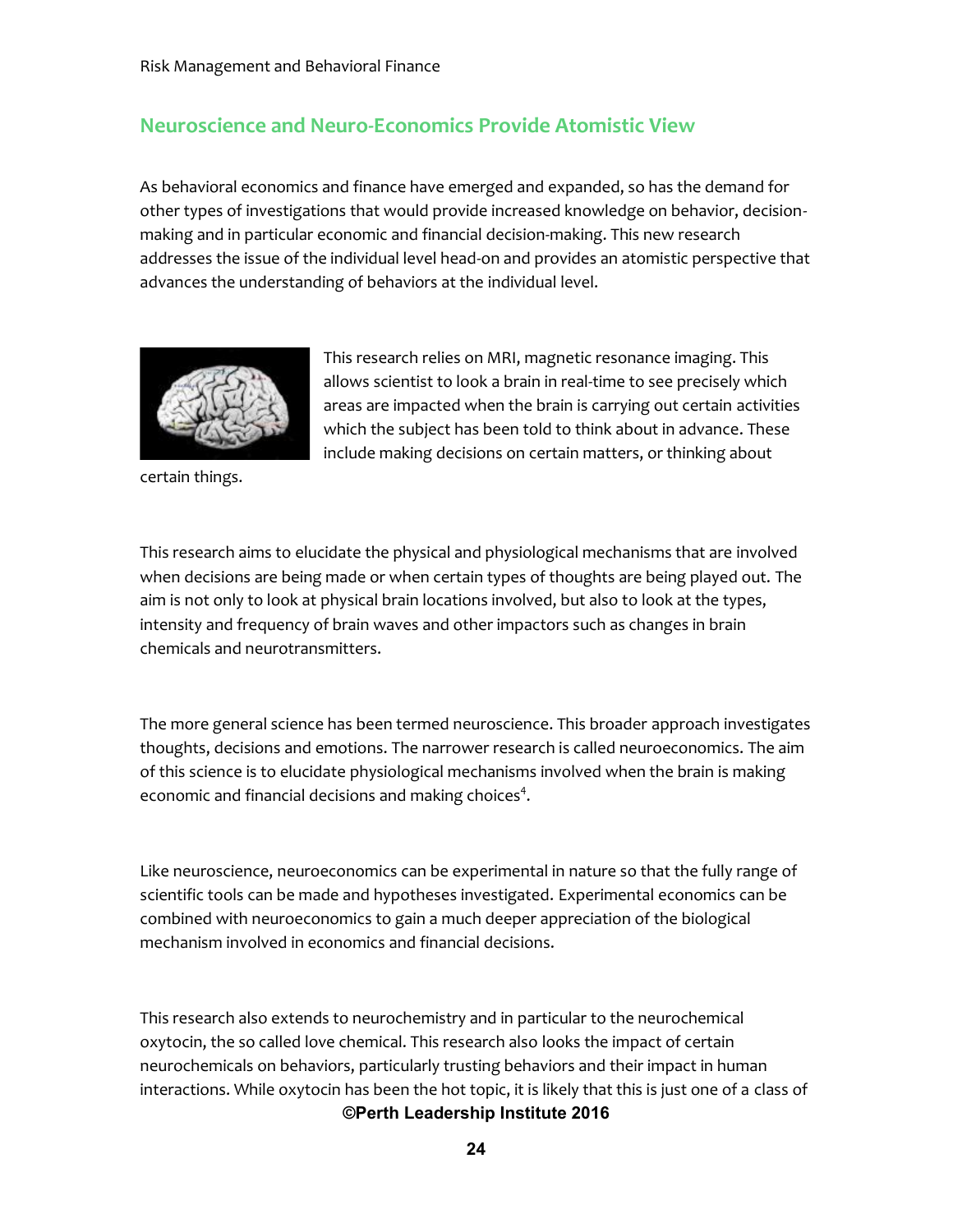neurochemicals that mediate behaviors including financial and economic behaviors and also the mechanisms of choice.

These new channels of research are also opening up new perspectives on economics, finance and decision-making, this time from a biological and physiological perspective. However we need to note that these are not cognitive but "wetware" models that give us physical rather than cognitive explanations of decision-making and choice.

**The wetware models do address the atomism issue**. They add to the knowledge concerning how to make predictions at the level of the individual, something that we cannot do with current behavioral economics and finance. But these approaches still do not allow us to make predictions about business outcomes, a key requirement for relevance and use in the corporate world and in developing more effective approaches to risk assessment and management.

# **Recent Empirical Studies Address Behavior and Business Outcome**

However there is increasing work which investigates the decision-making characteristics of CEOs and managers and links these to their impact on company financial and valuation performance. One pioneering piece of research by Marianne Bertrand and Antoinette Schoar<sup>5</sup> specifically looks at the managerial characteristics of CEOs to investigate their impact on a wide range of corporate financial variable.

This work finds a high correlation between the two. The authors find that these managerial

**"…..The literature now shows that the issue of managerial financial style is real and can be correlated statistically with characteristic financial and valuation outcomes….."**

behaviors can be characterized as distinctive financial styles that have a characteristic and

unique impact on company financial metrics and performance. The authors specially note that they are departing from the usual economic approach which is to look at financial outcomes at a firm, industry or market level.

**©Perth Leadership Institute 2016** In other words, this study specifically addresses the issues of atomism and outcome in risk behaviors. This work finds high correlations between the two. The literature now shows that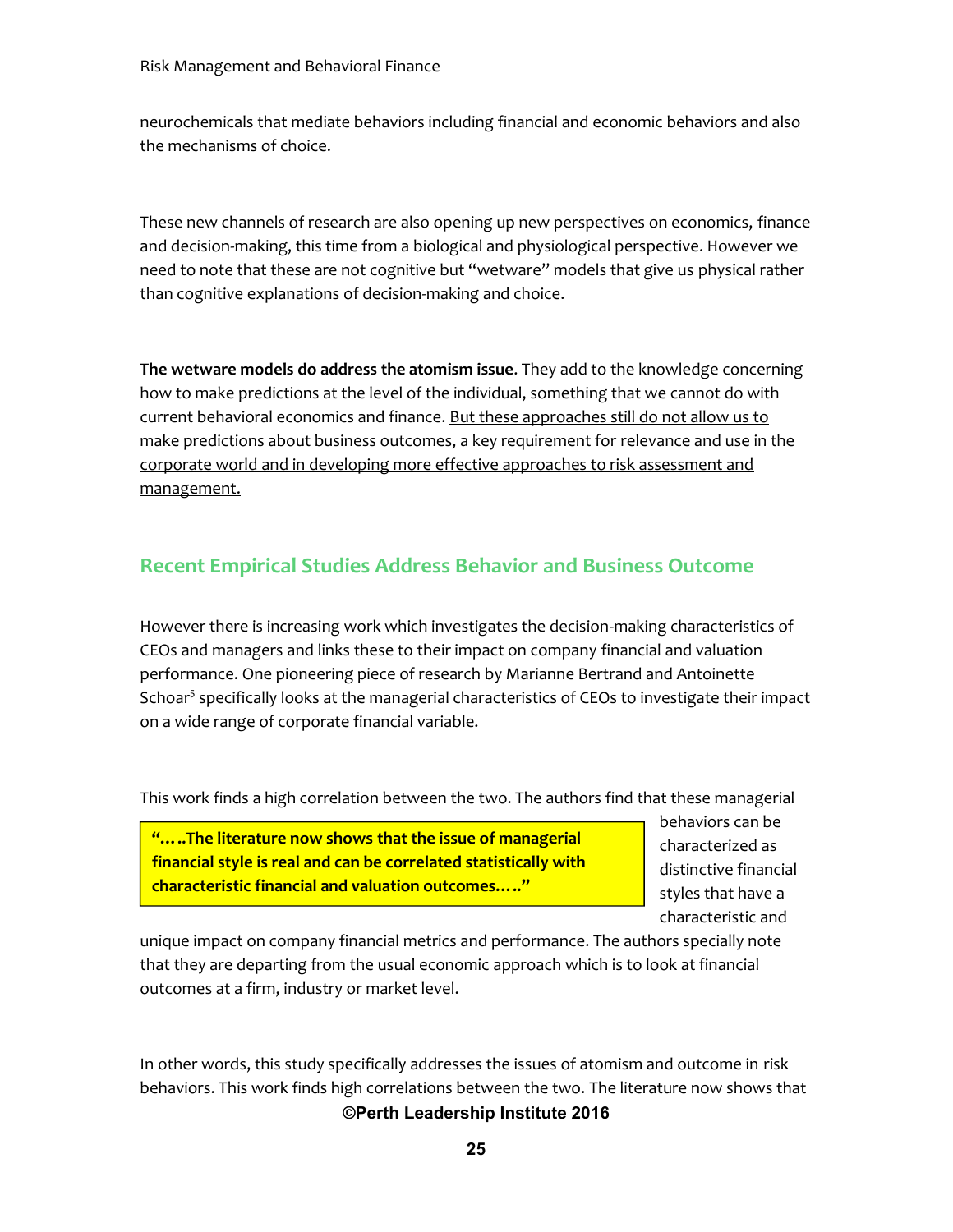the issue of managerial financial style is real and can be correlated statistically with characteristic financial and valuation outcomes. This is a crucial breakthrough from the perspective of risk management. It shows that in principle we can formally link specific individuals with specific financial outcomes and thus assess their level of risk in being associated with those outcomes.

More recent research shows the consistency of financial styles between personal and corporate financial choices on the issue of personal and corporate leverage, again linking financial behaviors with financial outcomes. $^{\rm 6}$  It shows that CEOs' personal financial behavior is at least partially predictive of their companies' financial performance.

In sum, this recent empirical work addresses the issue of business outcome more comprehensively than has been achieved with the classical works of behavioral economics and finance. The problem is that there are no theoretical constructs or models underlying the behavioral side of the problem.

So while wetware and CEO studies address respectively atomism and business outcome, neither address both and link the atomistic level directly with business outcomes in a formal model that simultaneously addresses both. But that issue has now recently been addressed as we shall show in the final part of this paper.

# **Leadership Training and Business Metrics**

Leadership training often incorporates the words "business outcomes". However the problem is that it rarely shows the direct linkages between behavior and business outcomes. Most work on this tends to show that a high level of investment in training leads to positive business outcomes. However it does not show any direct linkage. So a lot of this research lacks credibility since it cannot show a direct linkage.

What is becoming clear is that, if leadership training is to have a direct link with business outcomes, it should be linked with business performance metrics, not just outcomes, broadly defined. This point has been emphasized recently in a report by McKinsey which indicates that the training must incorporate key business performance metrics in order to have the effect that most organizations desire<sup>7</sup> In other words, training in risk analysis and management should also do the same thing.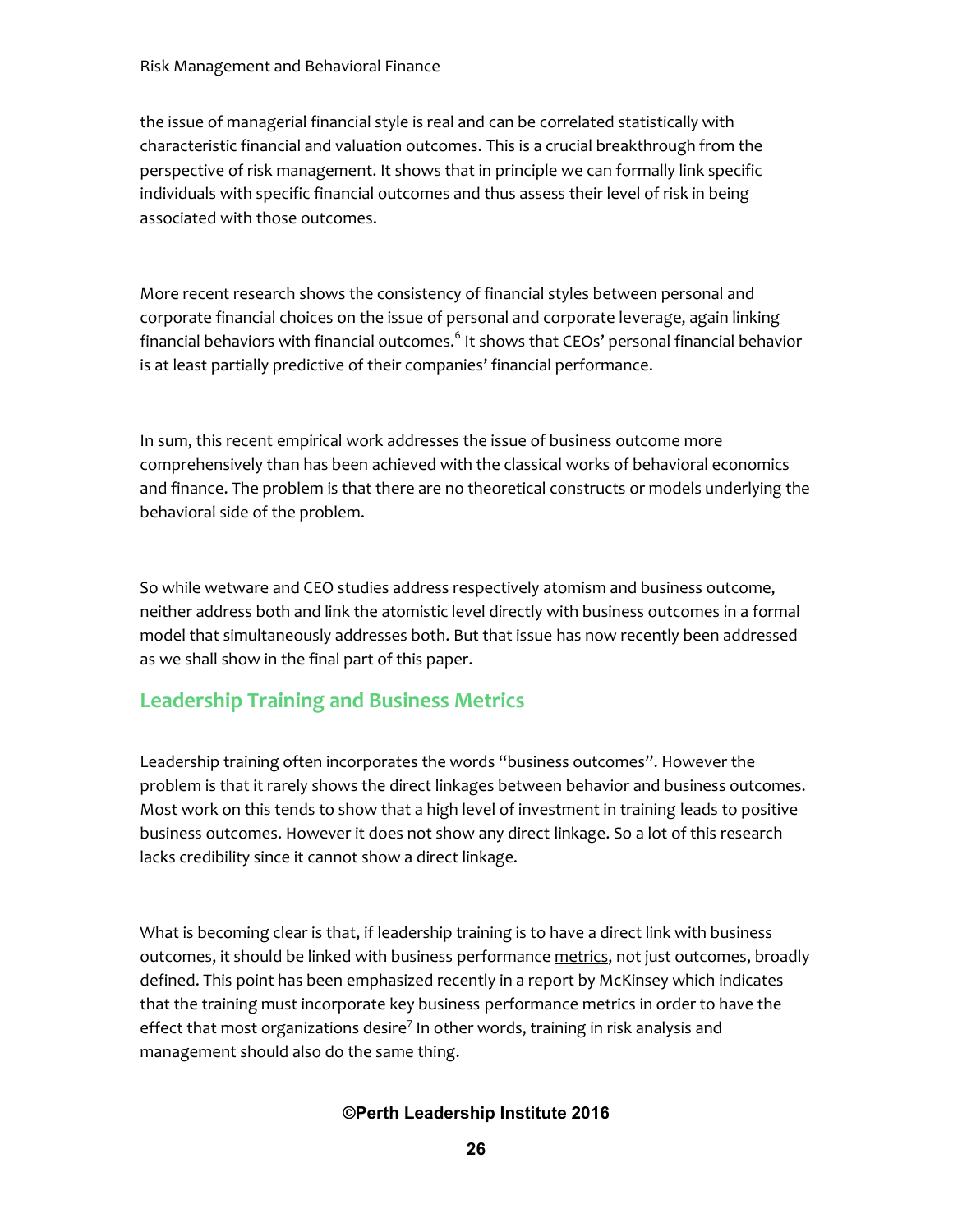.

Of course, this would require a major shift in risk management curricula. But the weight of evidence is that even talk about business outcomes is not enough if the training and development does not also link directly to behavioral factors and cognitive biases.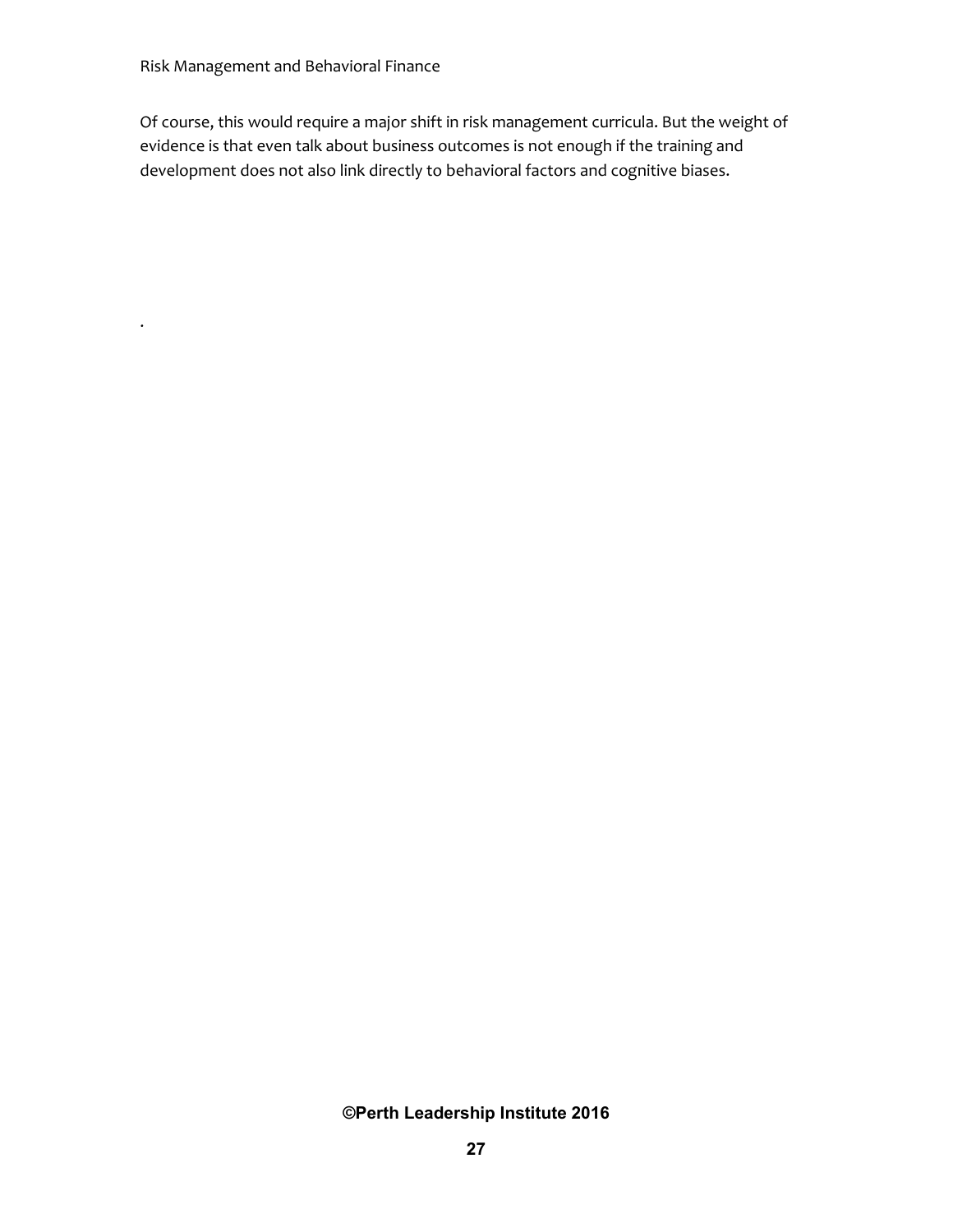# PART 3 THE PERTH MODEL PROVIDES THE MISSING LINK

# **Financial Signatures Address Atomism**

The Perth Risk Outcome Model is so-called since it is concerned only with the outcome of behavior, not the behavior itself $^8$ . It defines outcomes in financial and valuation terms. $^9$  This model addresses both the issue of atomism and the issue of business outcome in a formal model that categorizes the types of financial behaviors and the financial and valuation outcomes that flow from the,

The research is based on fieldwork with some several hundred CEOs and then with numerous other senior executives. It is based on the observation that we all have individual financial traits. These financial traits lie deep within us, so we shall call them innate. These financial traits constitute an internal calculus which drives how each of us approaches decisions involving risk and reward and cost and benefit. They imprint themselves on all of our decisions, in the vast majority of cases without us knowing this.

The research shows that there are distinct behavioral patterns which reflect different ways that individuals are driven by these internal factors to create financial value. These behavior patterns are called financial signatures. The research has identified nine financial signatures which we show below.

**FIGURE 1 THE NINE FINANCIAL SIGNATURES**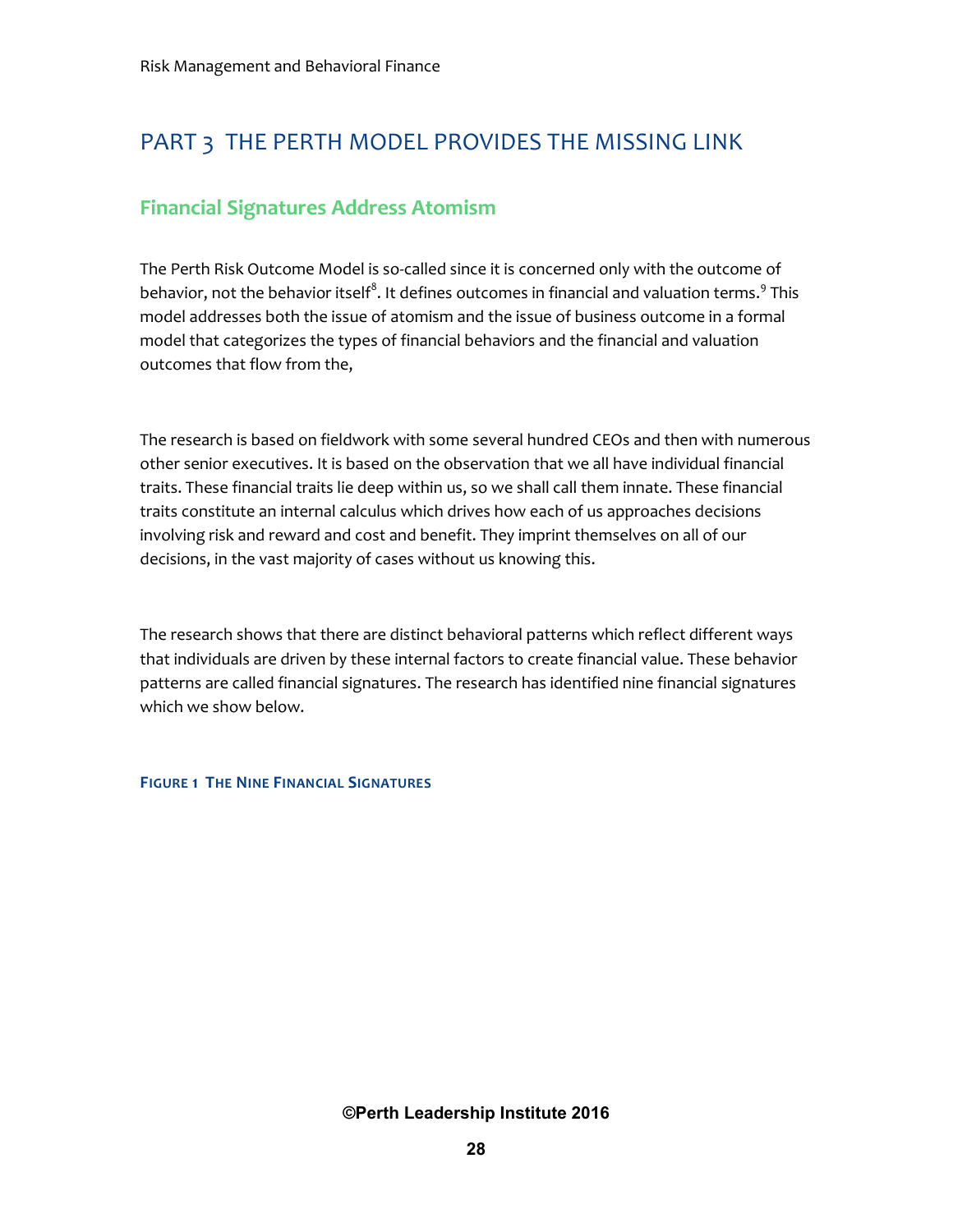

These financial behavior patterns, or financial signatures, are composed of two dimensions of financial traits. These are the propensity to utilize resources to a greater or lesser degree in achieving business goals, and the propensity to add commercial value to products or services, again in achieving business goals.

Each financial signature is in effect a personalized and at least a partly irrational response to a financial situation which imposes a systematic and predictable bias on all of our financial decisions. Thus individual behavior and individual cognitive effects have led the decision to be at least partly irrational in the particular manner which is dictated by the particular position that the manager occupies on the above diagram. Thus the model is one that incorporates the cognitive biases of the individual concerning the factors of value-adding and resource utilization.

# **And Provide a Formal Model of Business Outcome**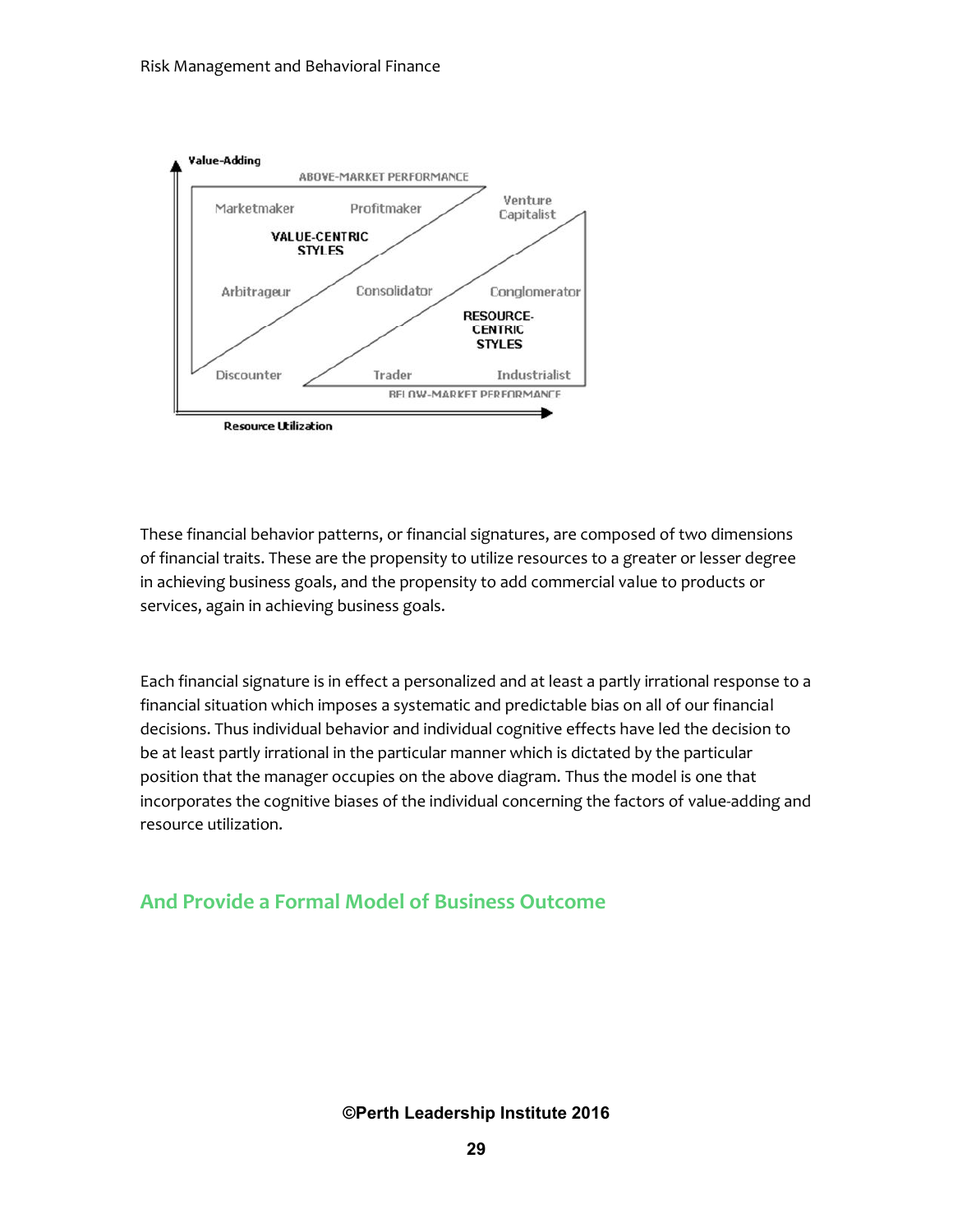The resulting financial signature shows us the behavioral propensity of an individual to generate capital to a greater or lesser extent. In the diagram, financial signatures to the

upper left generate more capital since their propensity to add relatively high amounts of value more than outweighs the resources

**"…..Each financial signature is in effect a personalized and at least a partly irrational response to a financial situation which imposes a systematic and predictable bias on all of our financial decisions….."**

they are behaviorally inclined to consume in achieving this value. On the other hand, on the right hand lower side of the diagram, individuals will be using a level of resources which generally will not be outweighed by the value-added contribution, which will lead to the generation of less or even the consumption of capital.

Financial signatures represent the most basic level of financial behavior. These can be grouped into styles which aggregate the signatures into a higher level representing the financial impact of these styles.

We can divide the nine financial signatures into three financial styles based on this diagram. These are the Value-Centric, Balanced and Resource-Centric styles. The first will tend to outperform the market and the last to under-perform while the balanced styles will perform at the market level.

Thus financial signature and style can tell us not only about the level of individual performance we can expect, but what will happen if a company is composed mainly of a particular financial signature or style relative to its close competitors and to the market it participates in as a whole.

# **The Model is Measurable in Business Terms**

Perth has developed instruments to identify and measure financial signature, most notably its Financial Outcome Assessment instrument. This has been given to almost 1,000 participants. Results show that most people cluster to the lower right of the financial signature chart.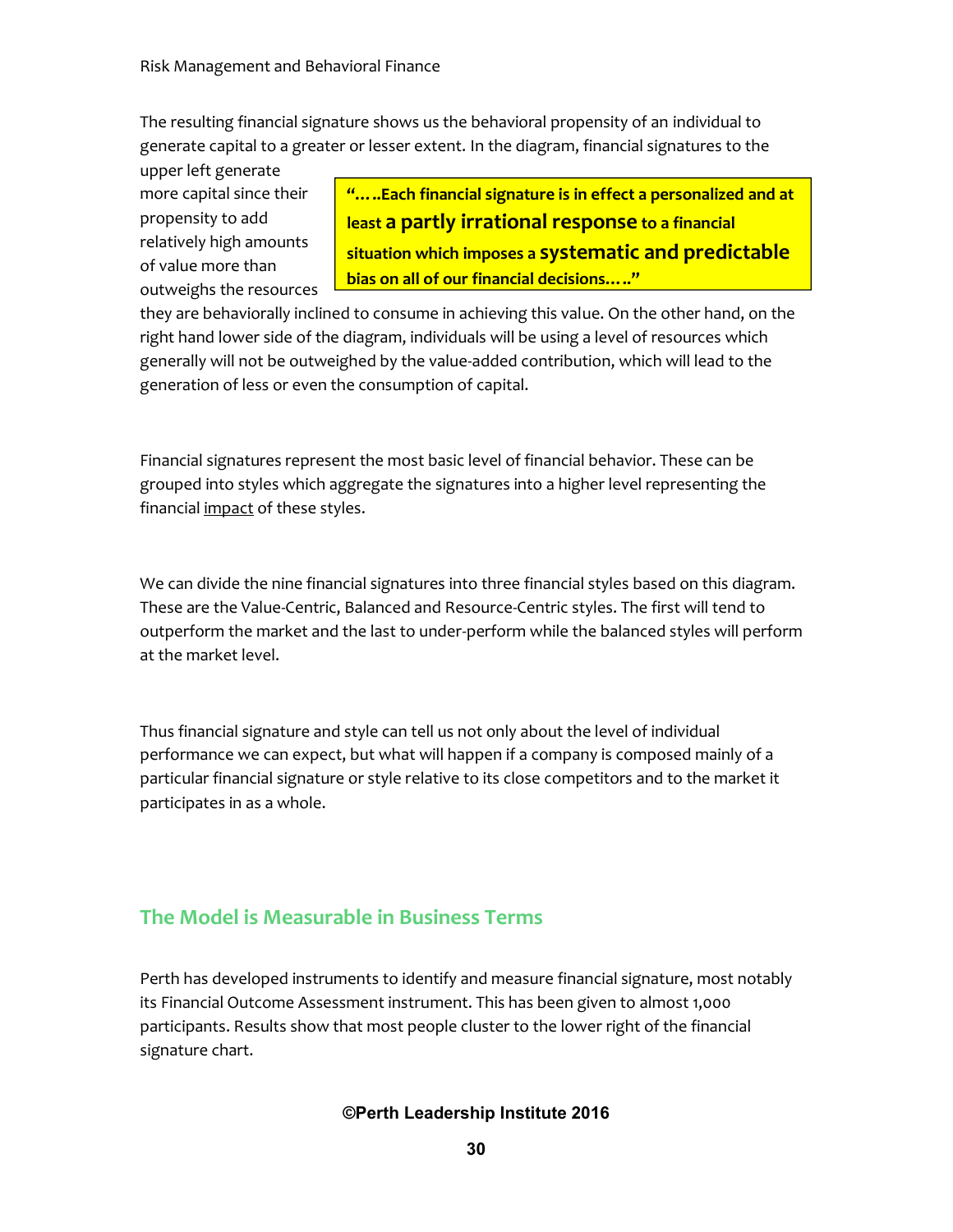Most managers have financial signatures that lead them to under-perform the market and either to generate less capital than their close competitors or to consume it. This pattern prevails even at high executive levels and so far the research has not been able to find a statistical difference in financial signature between executives and other levels.

This parallels work done in other risk studies which shows that on both personality and competency tests, there are no significant differences between managers at widely different levels<sup>10</sup> It also provides a more scientific underpinning for studies that show that few risk analysts consistently make money and that the vast majority fail as risk analysts, on both straight risk and financial results grounds $11$ 

**"…..the Value-Centric financial styles lead to relatively high growth and high capital generation over the longer-term….."**

The value-added dimension of financial style is reflected in the gross margin of a unit or enterprise relative to other similar units or close competitors. That is, this

accounting measure is a true measure of value-added, both at a corporate and at a behavioral level. We use this measure and not profitability since the latter does not measure value-added. It was not designed to do so, and in any case is too prone to manipulation to be useful.

Similarly the resource utilization dimension of financial style is reflected in the level of indirect expenses relative to other units doing similar work or to close competitors. Once again we need to convert this to a percentage of revenue to allow comparison with other units in the organization and with close competitors.

By adopting this approach, we can calculate the financial mission of the unit or enterprise and compare it to its competitors. This will show the relative positions of the enterprises in a market from the viewpoint of their financial mission.

If financial signature leads to a systematic bias to financial decisions either by individuals or teams, we would expect this to be reflected in the valuation of a company. Our original research found such an impact. Basically the Value-Centric financial styles lead to relatively high growth and high capital generation over the longer-term, since the value-added impact of the style more than outweighs the resources utilized in its achievement. The reverse is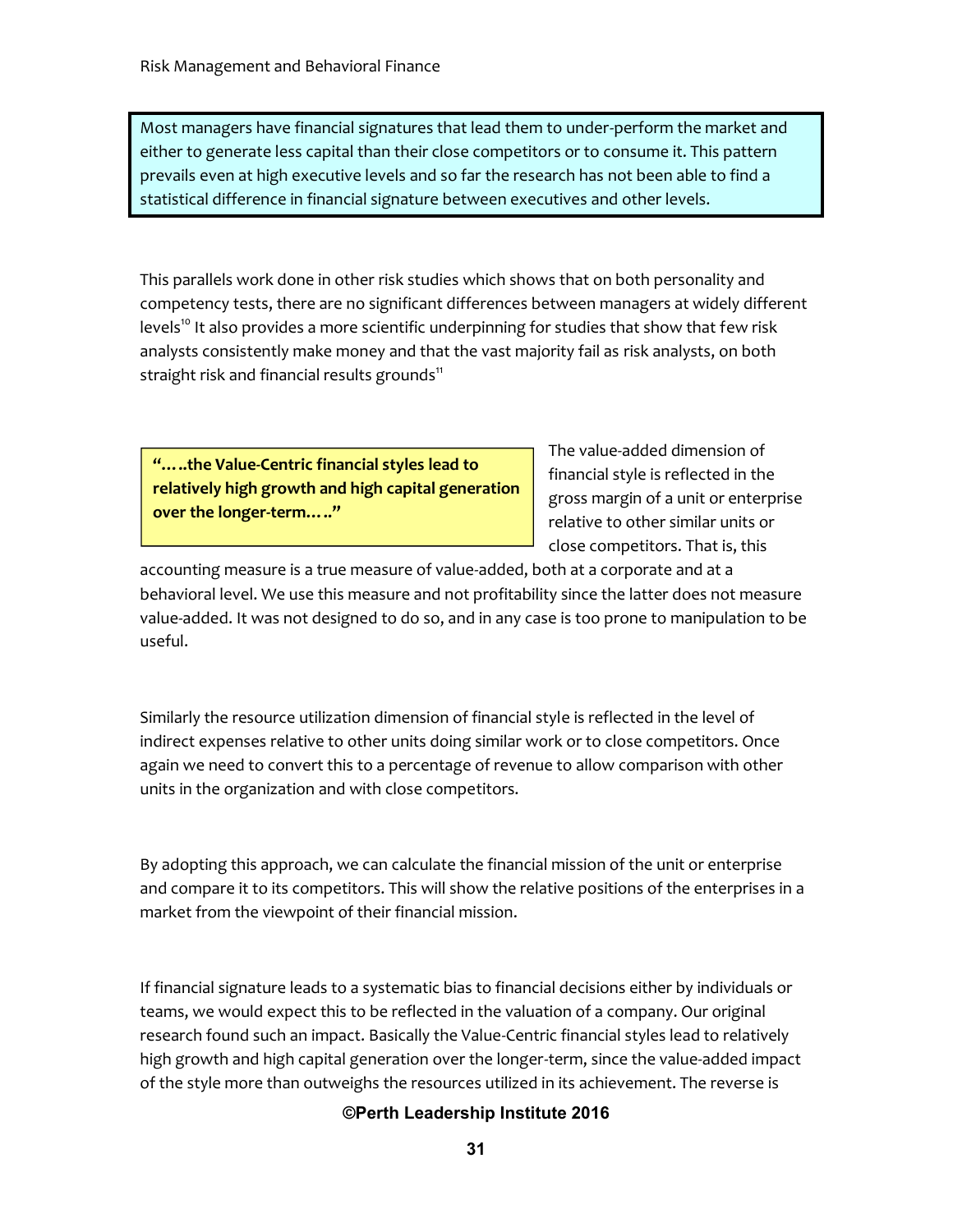true for the Resource-Centric styles which lead to relatively low growth over the longer-term and thus relatively low or negative capital generation.

#### **FIGURE 2 THE NINE VALUATION TRAJECTORIES**



# The 9 Valuation Trajectories

The Perth model addresses corporate and microeconomic issues and decision-making via the concept of the financial signature and the associated valuation outcome. It addresses macroeconomic and regional and national decision-making via the aggregation of these signatures at the appropriate social levels. The cognitive biases it addresses can be measured both psychometrically through assessments and financially as reflected in the financial statements of a company.

The Perth approach does takes behavioral finance a major step forward by enabling prediction to be carried out at the level of a specific individual, team or company and to predict the precise financial and valuation outcomes that will flow from these decisions.

The approach is measurable and able to be operationalized so that it provides results that can be falsified, the major criterion of a scientific method.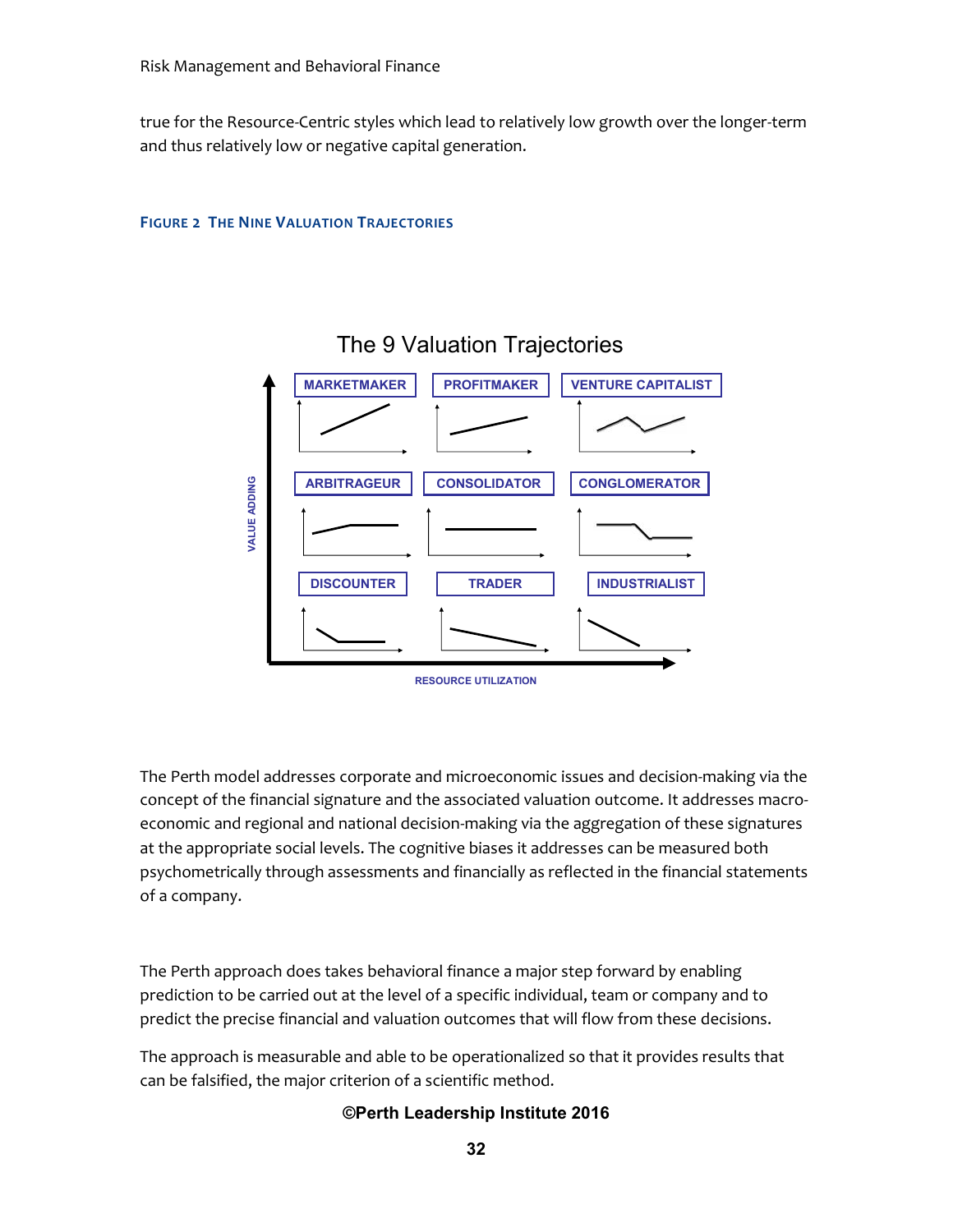# **Providing an Atomistic-Outcome Behavioral Synthesis**

The Perth model is strictly concerned with business outcomes. They must be measured in terms of their value and valuation impact. Risk only has an impact if it impacts business outcomes. Anything else may be a valuable outcome but unless it impacts profitability value and valuation measured in financial terms, it is not a criterion for deciding if risk has been successful or not

The Perth model leads to a new type of synthesis between behavior, business outcomes and risk. This results in the following principles:

**Risk is valuation**; we can only measure risk through its results; risk can only be said to be successful if the valuation of the unit, team or enterprise increases relative to its competitors.

**Valuation is outcome:** In any organization, its valuation relative to its competitors drives its outcome. This valuation may be measured in financial or non-financial terms both quantitative and qualitative, such as in nonprofits or a governmental organization.

**Valuation is behavior:** Valuation is not profitability, assets, sales or intellectual property; these are merely symptoms of behavior. The financial metrics which measure these quantities are merely measuring the results of behavior and they should not be confused with behavior or valuation itself.

**All employees have a virtual P&L:** every employee contributes to the valuation of an enterprise, even if they are not aware of that fact. Each of them has a virtual P&L, whether or not it is recorded. The job of all employees is to increase their own virtual P&L so that they increase the valuation of their unit, team or enterprise.

**All decisions have a value impact:** Even if the decision is not explicitly financial in nature, it will have a value impact since it comprises two drivers, value-adding and resource utilization. These may be measured in financial or objective or in qualitative or non-financial terms.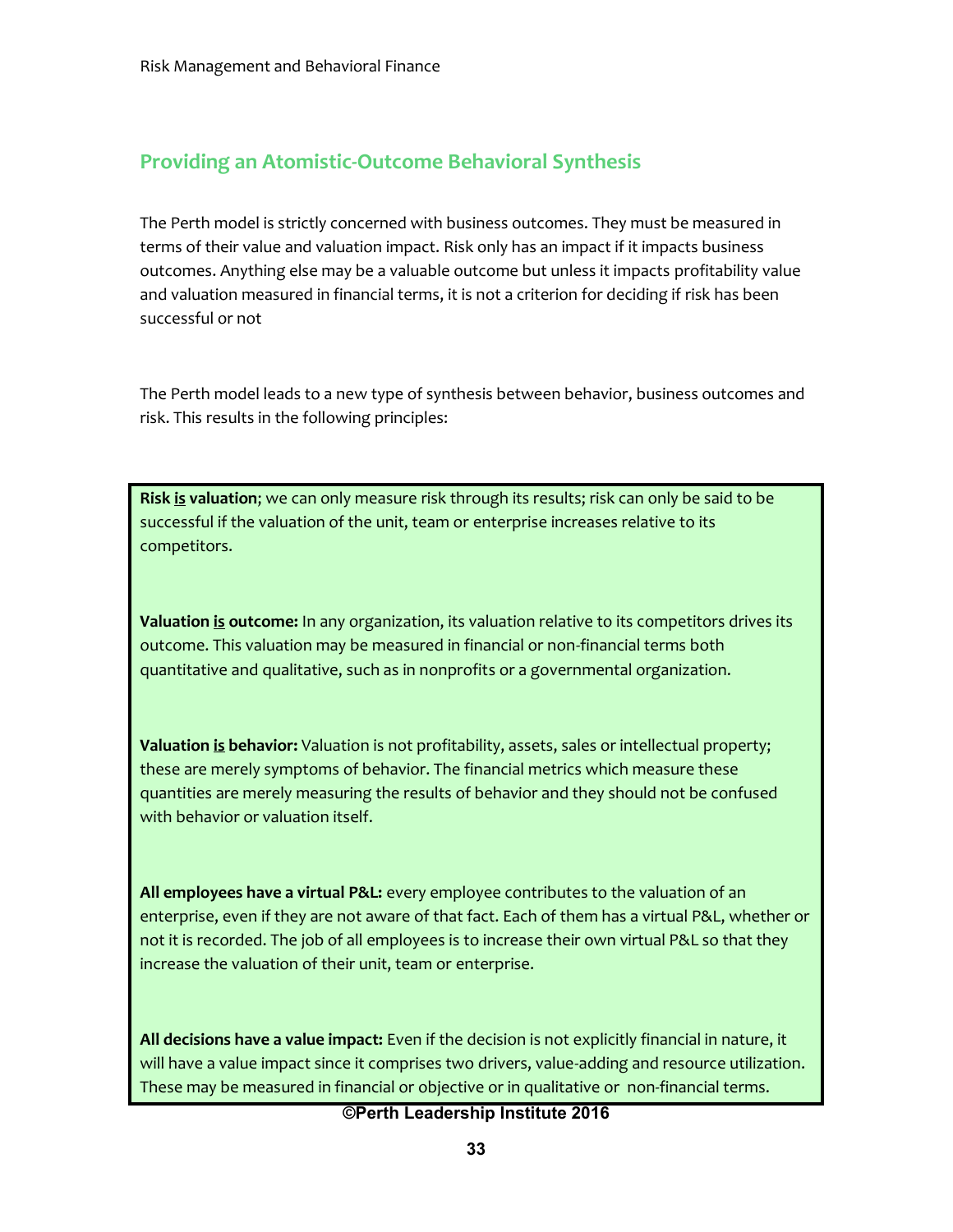Risk Management and Behavioral Finance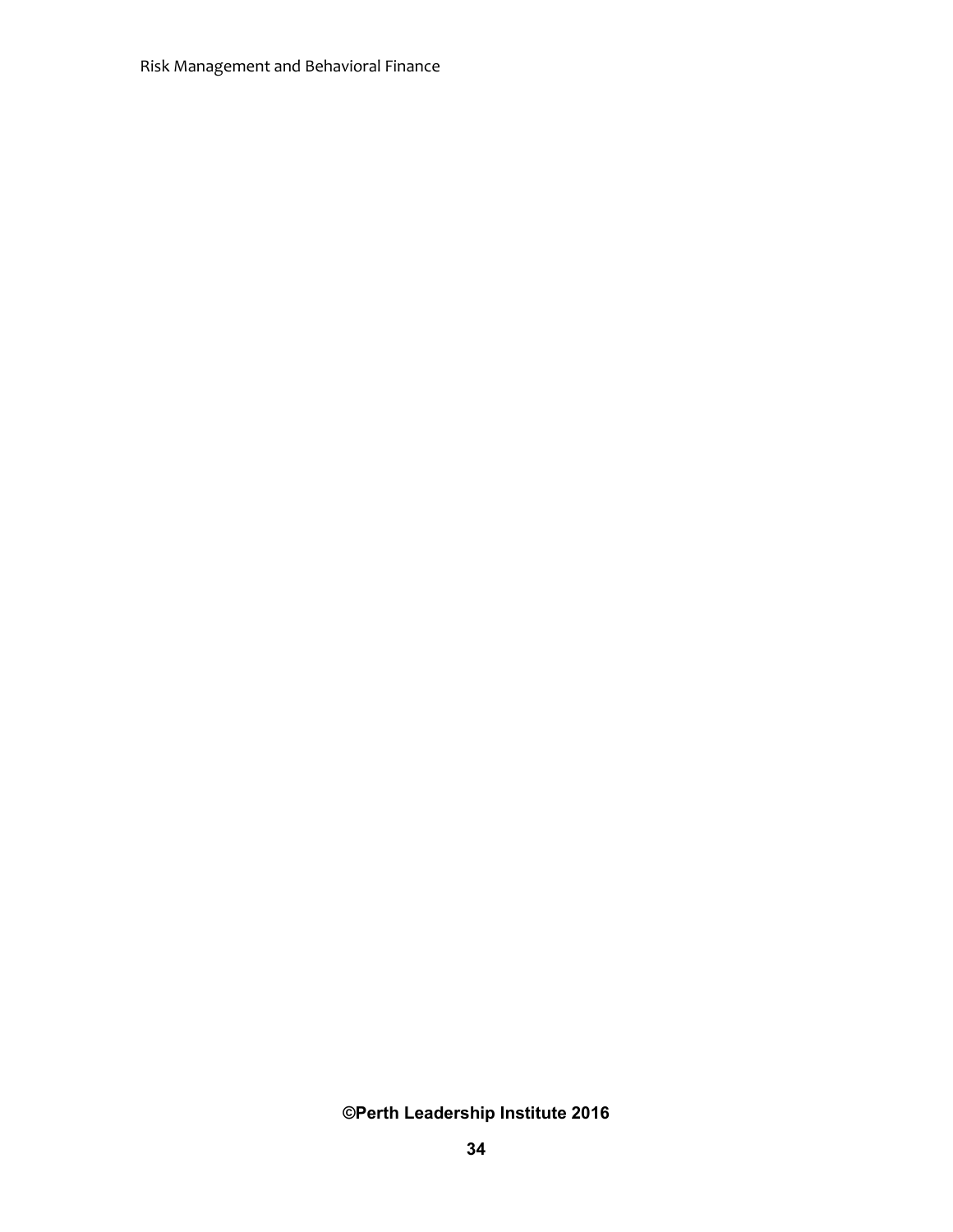# PART 4 THE DIRECT LINK BETWEEN COGNITIVE BIASES AND PROFITABILITY

# **The Behavioral ProForma™**

Perth's assessments predict the impact on financial outcomes of the behavior of an individual or a team. However the assessments provide this information in a qualitative manner. FinSim™ is an initiative to extend this approach so that the assessments can provide quantitative financial forecasts resulting from the behavior of an individual or a team. In particular the aim is to provide a forecasted income statement in standard format that will be produced from the assessment results of people who complete Perth's assessments, in particular the Financial Outcome Assessment.

The development of FinSim™ has taken a phased approach. FinSim™ Mark 1 provides a static income statement. That is, it calculates an income statement that forecasts all major income statement items except sales. That is, it forecasts gross margin, COGS and indirect expenses. It provides actual dollar amounts. These are based on norming a company's current results against its relative industry performance and then linking this to the Financial Signature® of the individual or team. This results in the Behavioral Proforma™. This forecast provides dollar amounts for profitability and valuation. However the sales number has to be estimated manually and input manually.

FinSim™ Mark 2 takes this one major step forward. That is, it provides a dynamic income statement. The product provides forecasts of future sales as well as all the other metrics in an income statement. In FinSim™ Mark 2 the model will provide an estimate of sales based on normed industry metrics which are linked to Perth's behavioral metrics. FinSim™ Mark 2 still retains the capability of being able to accept manual input of sales figures to allow for sensitivity estimates to be made.

FinSim™ Mark 2 actually uses two complementary but different approaches to produce sales forecasts. The first calculation channel forecasts short-term sales. The second channel forecasts long-term sales. These two channels are independent and based on different metrics.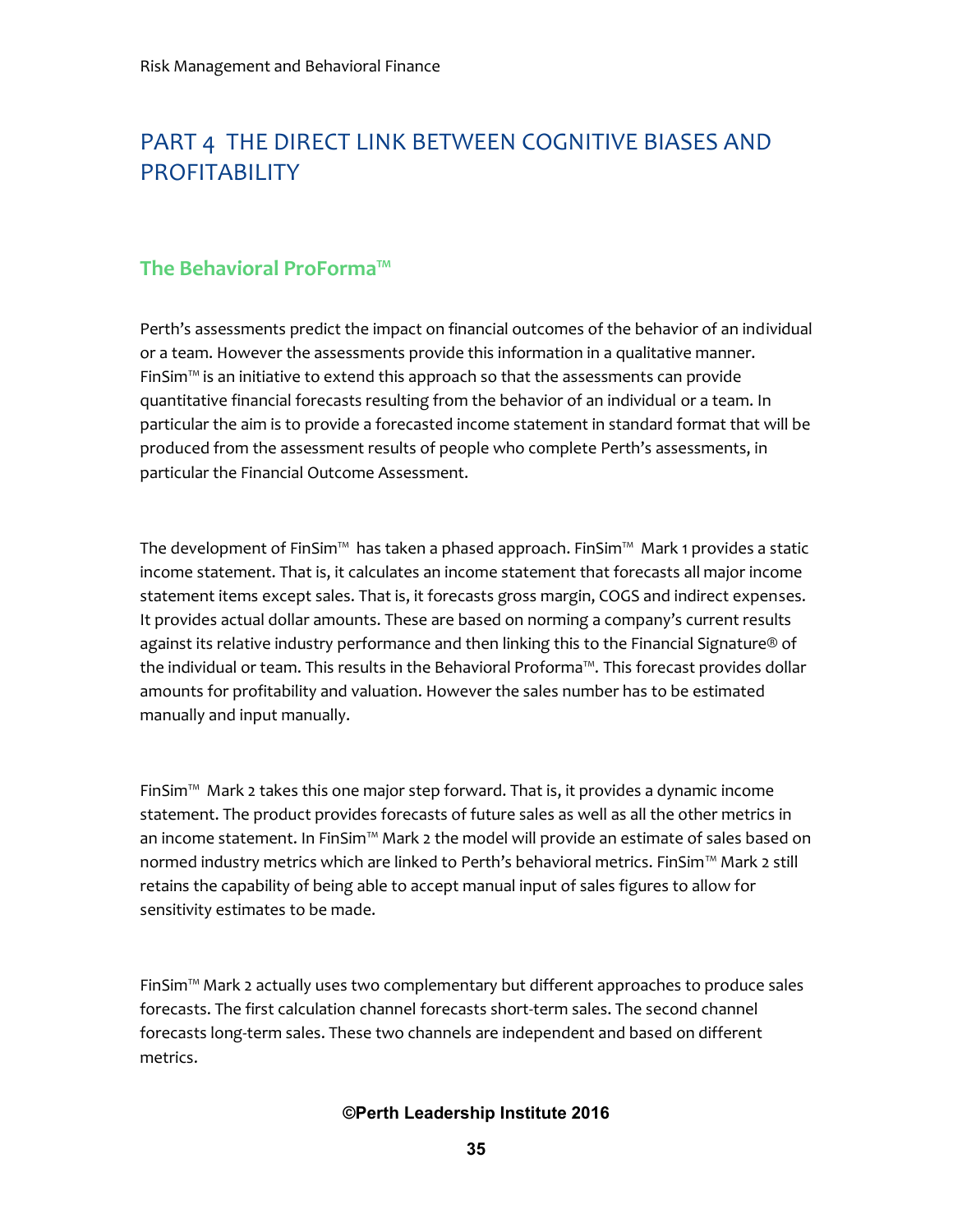In order to differentiate between short- and long-term sales, Perth uses the concept of the product cycle. Sales changes within a product cycle are differentiated from sales outside the existing product cycle, thus allowing for the creation of new products and services impacting sale figures.

The model allows for the input of the product cycle length since this will vary widely between industries. However the default product cycle in FinSim™ Mark 2 is 3 years. So the overall model produces two sets of forecasts. One is short-term, at the end of the current product cycle. The second is long-term, at the end of the new product cycle following the existing product cycle.

An example of a Behavioral ProForma is shown at Figure 3 Behavioral ProForma

#### **FIGURE 3 BEHAVIORAL PROFORMA**

# YOUR INCOME STATEMENT - SAME BEHAVIOR AS NOW

Your Financial Profile Summary showed you your Financial Mission, that is, the financial behaviors that you are actually using right now.

Your Financial Mission is a INDUSTRIALIST

If you continue to use these same behaviors, your income statement will look like the one on the right, keeping sales revenues constant.

If this income statement is meeting the objectives of your organization, then it would be appropriate to stay with your current Financial Mission

if the income statement is not meeting the objectives of your organization, or it is not meeting your own objectives, you need to change your behaviors.

|                                    | Current<br>Income<br><b>Statement</b><br>SMM |    | <b>Your Future Impact</b><br><b>As An</b><br>Industrialist |  |  |  |  |
|------------------------------------|----------------------------------------------|----|------------------------------------------------------------|--|--|--|--|
| <b>Total interest revenues</b>     | 38.4                                         |    |                                                            |  |  |  |  |
| <b>Interest expense</b>            | 32.5                                         |    | 24.9                                                       |  |  |  |  |
| <b>Net interest margin</b>         | 25.9                                         | 43 | 16.5                                                       |  |  |  |  |
| <b>Non-interest expenses</b>       |                                              |    |                                                            |  |  |  |  |
| Salos                              | 6.6                                          |    |                                                            |  |  |  |  |
| Admin                              | 29                                           |    |                                                            |  |  |  |  |
| <b>R&amp;D</b>                     | $5.2^{1}$                                    |    |                                                            |  |  |  |  |
| <b>Total non-interest expenses</b> | 14.7                                         | 66 | 25.3                                                       |  |  |  |  |
| <b>Operating Profit</b>            | 11.2                                         |    | $-8.8$                                                     |  |  |  |  |
| Taxes                              | 3.1                                          |    |                                                            |  |  |  |  |
| <b>Not Profit</b>                  | 8.1                                          |    | $-8.8$                                                     |  |  |  |  |
| <b>P/E Ratio</b>                   | ٠                                            |    | $-43.43$                                                   |  |  |  |  |
| <b>P/S Ratio</b>                   | O.1                                          |    | 3.8                                                        |  |  |  |  |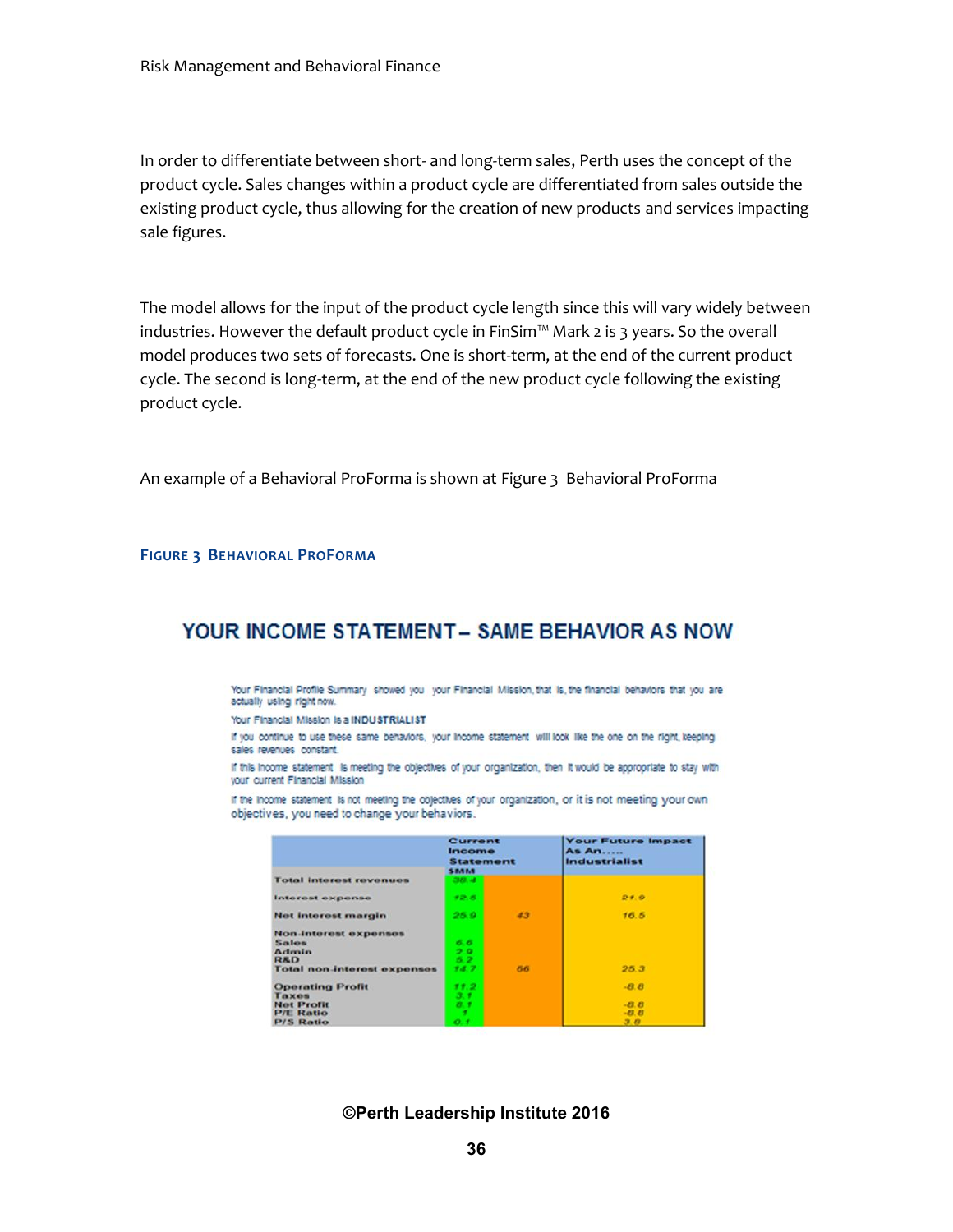# **Behavioral ProForma Sensitivity Analysis**

We can take this analysis further since we already have data from the assessments regarding various aspects of the participant's behaviors. We can prepare these Behavioral ProFormas and income statements for the following situations:

- If he follows innate behaviors
- If he follows current behaviors
- If he follows the current behaviors of his company
- If he follows recommended behaviors

A behavioral sensitivity analysis is shown at Figure 4 Behavioral Sensitivity Analysis.

#### **FIGURE 4 BEHAVIORAL SENSITIVITY ANALYSIS**

# **Financial Results Behavioral Sensitivity Analysis**

| <b>Whose Behavior</b>              |               | v Individual     |                         | * Individual?          |         | <b>v</b> Team/   | v Overall        |  | * Your           | $\mathcal{L}$ |
|------------------------------------|---------------|------------------|-------------------------|------------------------|---------|------------------|------------------|--|------------------|---------------|
|                                    | <b>Innato</b> |                  | Organization<br>Current |                        | Company |                  | <b>Optimum</b>   |  |                  |               |
|                                    |               | Behavior         |                         | Behavior               |         | Behavior         | Behavior         |  | Behavior         |               |
| <b>Behavioral Style</b>            |               | <b>Financial</b> |                         | <b>Financial</b>       |         | <b>Financial</b> | <b>Financial</b> |  | <b>Financial</b> |               |
|                                    |               | <b>Mission</b>   |                         | Signature <sup>®</sup> |         | <b>Mission</b>   | <b>Mission</b>   |  | <b>Mission</b>   |               |
| <b>Financial Signature</b>         |               | Conglomerator    |                         | <b>Industrialist</b>   |         | Conglomerator    | Profitmaker      |  | Profitmaker      |               |
| Total interest & other revenues    |               |                  |                         |                        |         |                  |                  |  |                  |               |
| Interest expense                   |               | 38.4             |                         | 38.4                   |         | 38.4             | 38.4             |  | 38.4             |               |
|                                    |               | 19.2             |                         | 21.9                   |         | 19.2             | 13.1             |  | 13.1             |               |
| Net interest margin                |               |                  |                         |                        |         |                  |                  |  |                  |               |
| <b>Total non-interest expenses</b> |               | 19.2             |                         | 16.5                   |         | 19.2             | 25.3             |  | 25.3             |               |
|                                    |               | 25.3             |                         | 25.3                   |         | 25.3             | 18.0             |  | 18.0             |               |
| <b>Operating Profit</b>            |               |                  |                         |                        |         |                  |                  |  |                  |               |
|                                    |               | $-6.1$           |                         | $-8.8$                 |         | $-6.1$           | 7.3              |  | 7.3              |               |
| Value based on P/E                 |               |                  |                         |                        |         |                  |                  |  |                  |               |
| Value based on P/S                 |               | $-12.3$          |                         | $-8.8$                 |         | $-12.3$          | 1459             |  | 1459             |               |
|                                    |               | 13.4             |                         | 3.8                    |         | 13.4             | 307.2            |  | 307.2            |               |

.<br>As you can see, there are a number of possible outcomes deperding on the different types of behalor, and whether the behalor is<br>Originating or Accepting. The above behalioral sensitivity analysis allows you to consider w depending on your understanding of the precise circumstances of the people and arganization involved.

Perth Leadership Outcome Model

Copyright Perth Leadership Institute 2016

 $15$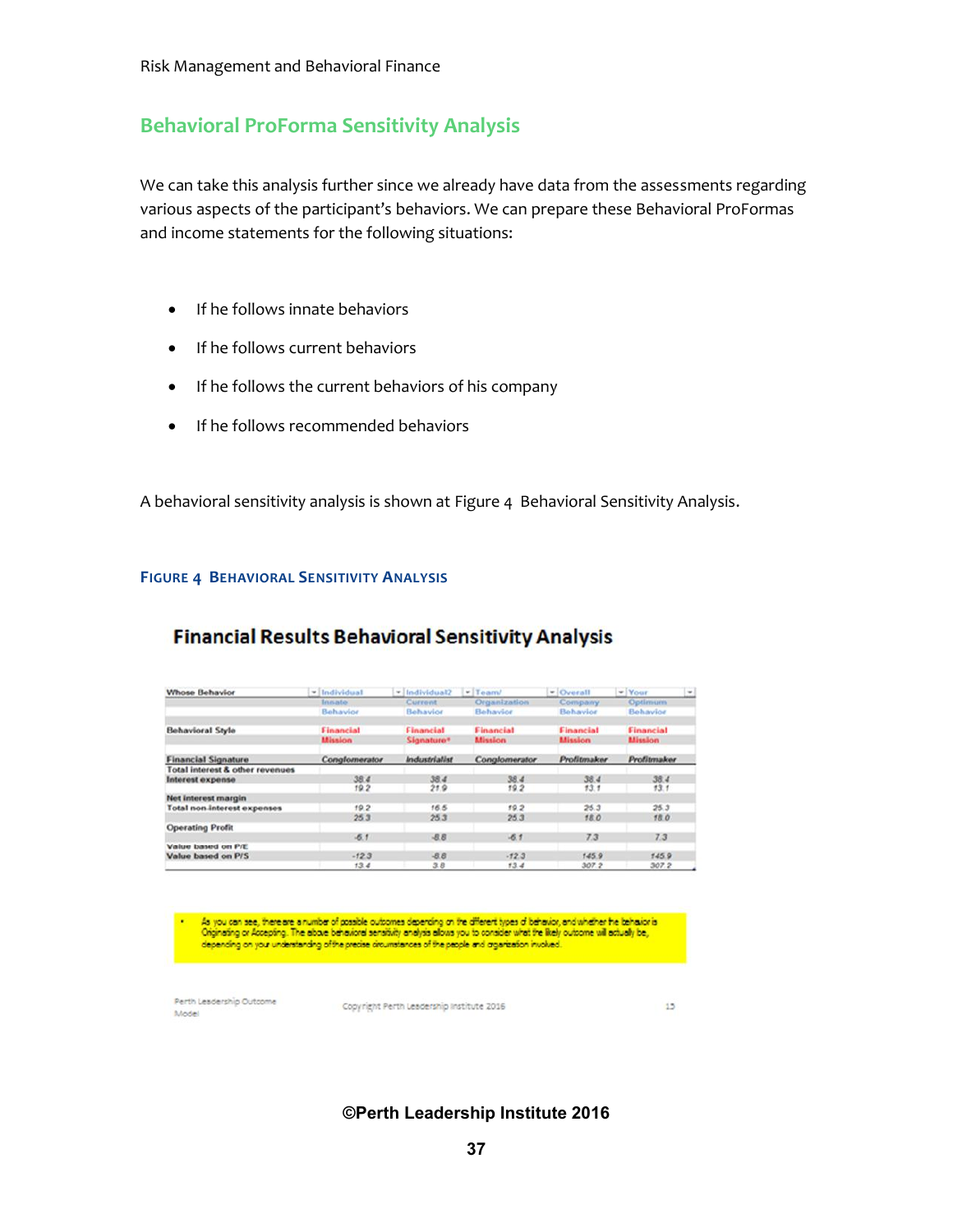As can be seen, now it is possible to examine the income statements and profitability of either a leader or a team under different behavioral scenarios. We can use this to predict actual dollar figures for each of the main income statement categories. Using this analysis we can also construct valuation tables under the different behavioral scenarios, and the different levels of market capitalization associated with each behavioral scenario.

# **Risk Analysis and Behavior**

As can be seen, we can link cognitive biases directly to financial and profitability outcomes. By showing the link between the two we can construct risk models based on behavior. We can call this Behavioral Risk Management or BRM. BRM is not designed to replace traditional risk models but to supplement them with a different perspective and different data. In that way we can formally integrate behavior into risk models to make them more effective.

This White paper believes that this is the next big step in risk analysis and management. It takes into account the irrationality and cognitive biases that have not been included so far. It takes account of the latest findings in behavioral economics and behavioral finance.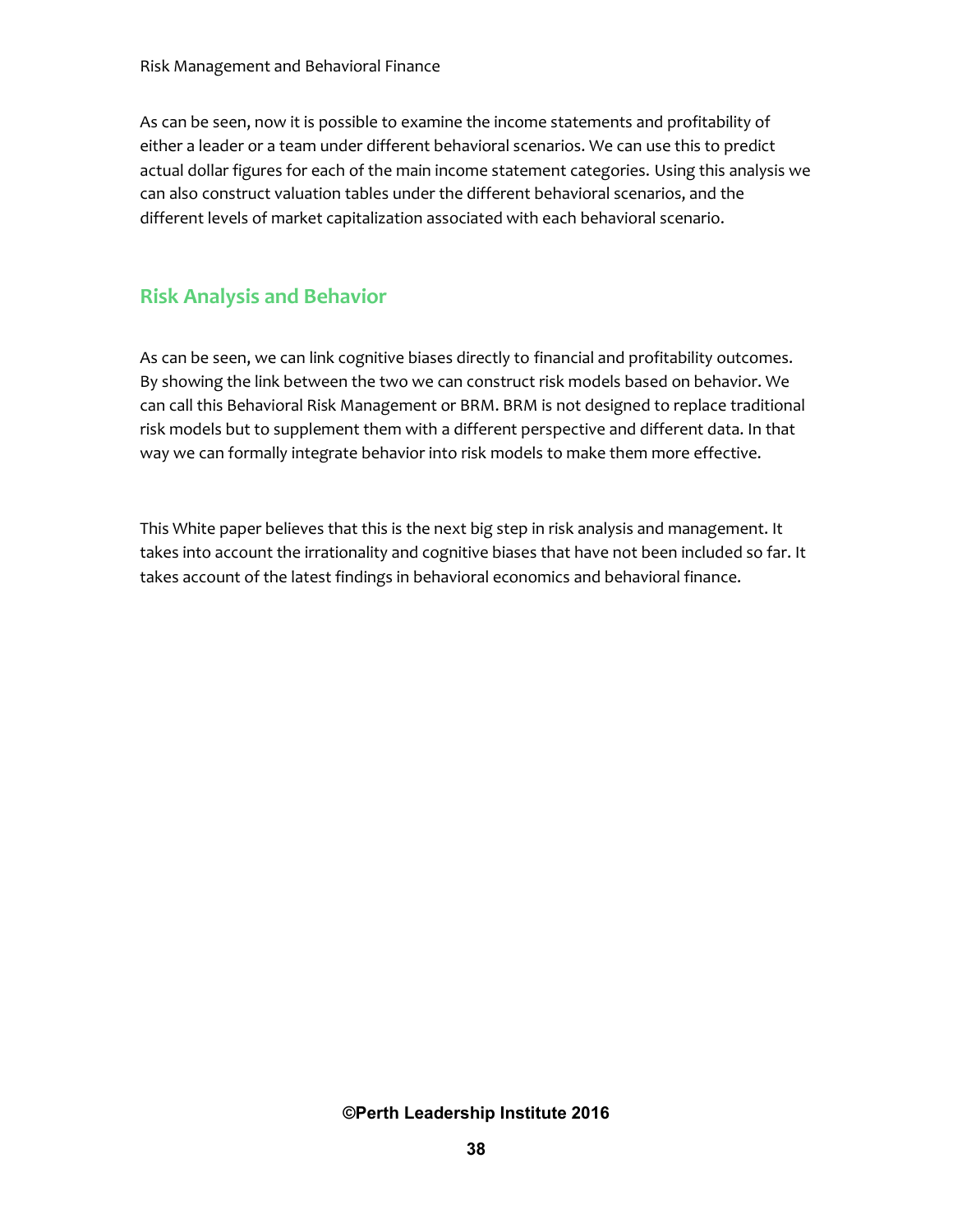# Footnotes

 $1$  Morgeson, F.P., Campion, M.A., Dipboye, R.L., Hollenbeck, J.R. Murphy, K. Schmitt, N., "Reconsidering the Use of Personality Tests In Selection Contexts," Personnel Psychology, 2007, 60, 683-729, http://onlinelibrary.wiley.com/doi/10.1111/j.1744- 6570.2007.00089.x/abstract?userIsAuthenticated=false&deniedAccessCustomisedMessage=

 $2$  McKinsey Quarterly March 2010, The case for behavioral strategy, By Dan Lovallo and Olivier Sibony, http://www.mckinsey.com/business-functions/strategy-and-corporate-finance/our-insights/the-casefor-behavioral-strategy

 $^3$  Judgment under Uncertainty: Heuristics and Biases, Amos Tversky; Daniel Kahneman. Science, New Series, Vol. 185, No. 4157. (Sep. 27, 1974), pp. 1124-1131, http://links.jstor.org/sici?sici=0036-8075%2819740927%293%3A185%3A4157%3C1124%3AJUUHAB%3E2.0.CO%3B2-M

<sup>4</sup> Neuroeconomics: cross-currents in research on decision-making, Alan G. Sanfey, George Loewenstein, Samuel M. McClure and Jonathan D. Cohen, RENDS in Cognitive Sciences

Vol.10 No.3 March 2006, http://worthylab.tamu.edu/Courses\_files/07\_Sanfeyetal\_2006.pdf

 $^5$  Bernadette Schoar, "Managing with Style: The Effect of Managers on Firm Policies"; Quarterly Journal of Economics, 2003, 118(4), pp. 1169-208, http://qje.oxfordjournals.org/content/118/4/1169.short

 $^6$  Cronqvist, H, Makhija, A. K., Scott E. Yonker, S.E, "Behavioral Consistency in Corporate Finance: CEO Personal and Corporate Leverage" June 2010,

http://74.125.155.132/scholar?q=cache:yO5GnN9KuNoJ:scholar.google.com/&hl=en&as\_sdt=40005&sci odt=40000

 $^7$  Cermak, J., McGurk, M., "Putting a Value on Training" McKinsey Quarterly, July 2010, http://www.mckinsey.com/business-functions/organization/our-insights/putting-a-value-on-training

 $^8$  Prince, E. Ted, The Three Financial Styles of Very Successful Risk analysts, McGraw-Hill, New York, 2005, https://www.amazon.com/Three-Financial-Styles-Successful-Leaders/dp/0071454292/ref=sr\_1\_3?s=books&ie=UTF8&qid=1475619667&sr=1- 3&keywords=e.+ted+prince

<sup>9</sup> Prince, E. Ted. "Research Note: How the Financial Styles of Managers Impact Financial and Valuation Metrics" Review of Accounting and Finance, Vol. 7, Issue 2, 2008, pp. 193-205, http://www.emeraldinsight.com/doi/abs/10.1108/14757700810874155

<sup>10</sup> Hogan, Robert. 2006 Personality and the Fate of Organizations. New Jersey: Lawrence Erlbaum, p. 41, http://onlinelibrary.wiley.com/doi/10.1111/j.1744-6570.2007.00101\_2.x/abstract

<sup>11</sup> Ibid, p. 206; Lucier, C., Kocourek, P. and Habbel, R. CEO succession 2005. The crest of the wave. 2006 Strategy and Business, Summer, pp. 100-113,

https://books.google.com/books?id=pE0seiSimOMC&pg=PA71&lpg=PA71&dq=Lucier,+C.,+Kocourek,+P